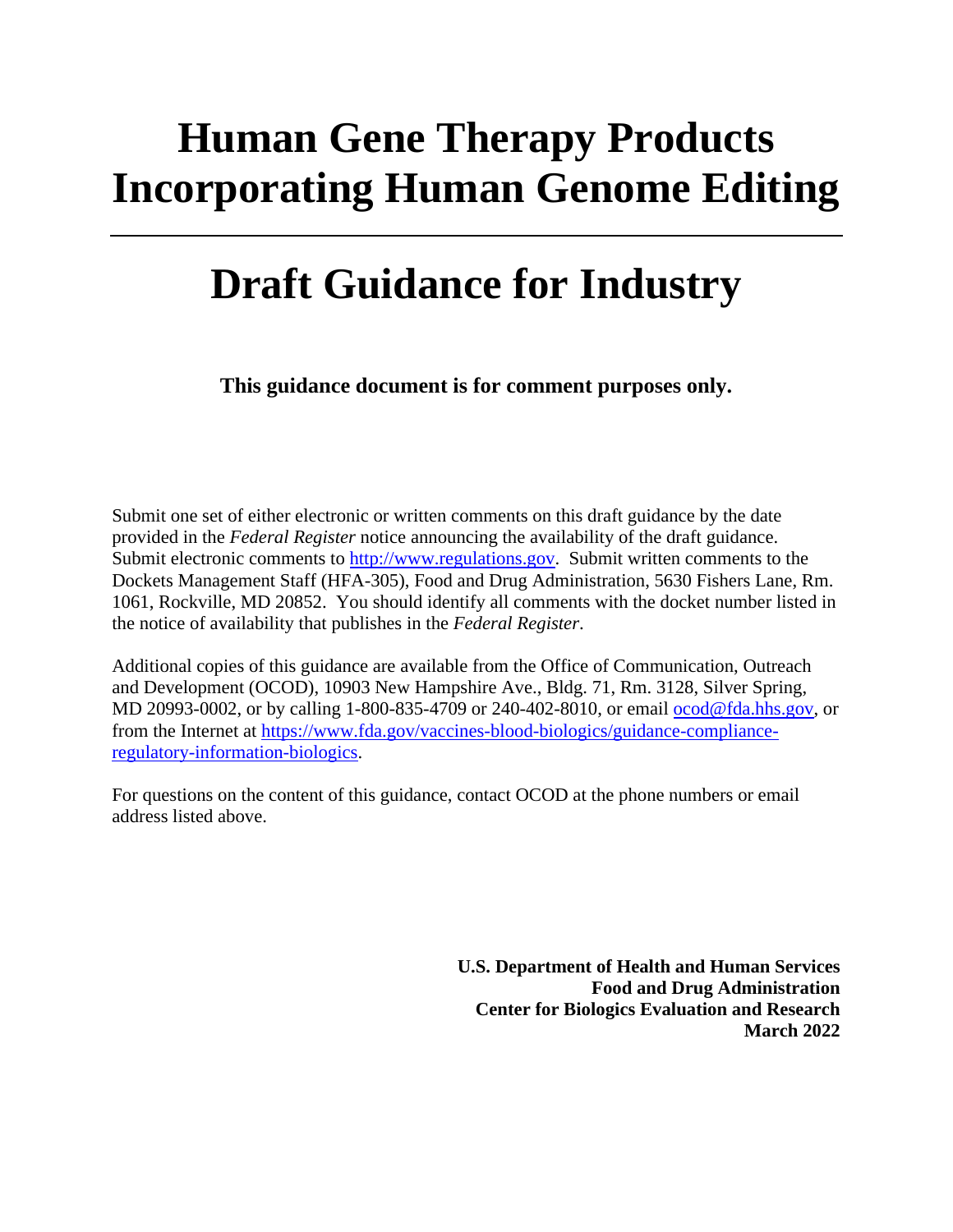*Draft – Not for Implementation*

## **Table of Contents**

| I.   |                                        |                                                                                        |  |
|------|----------------------------------------|----------------------------------------------------------------------------------------|--|
| II.  |                                        |                                                                                        |  |
| III. |                                        |                                                                                        |  |
|      | A.<br><b>B.</b>                        | 1.<br>2.<br>3.<br>Chemistry, Manufacturing and Controls (CMC) Recommendations  4<br>1. |  |
|      |                                        | 2.<br>3.<br>In vivo-administered Human Genome Editing Drug Products 7<br>i.<br>ii.     |  |
| IV.  |                                        |                                                                                        |  |
|      | A.<br><b>B.</b><br>C.                  |                                                                                        |  |
| V.   |                                        |                                                                                        |  |
|      | A.<br><b>B.</b><br>$C_{\bullet}$<br>D. | $\mathbf{1}$ .<br>2.                                                                   |  |
|      | E.<br>F.                               | Special Considerations for Research Involving Children  14                             |  |
| VI.  |                                        |                                                                                        |  |
|      |                                        |                                                                                        |  |
| VII. |                                        |                                                                                        |  |
|      |                                        |                                                                                        |  |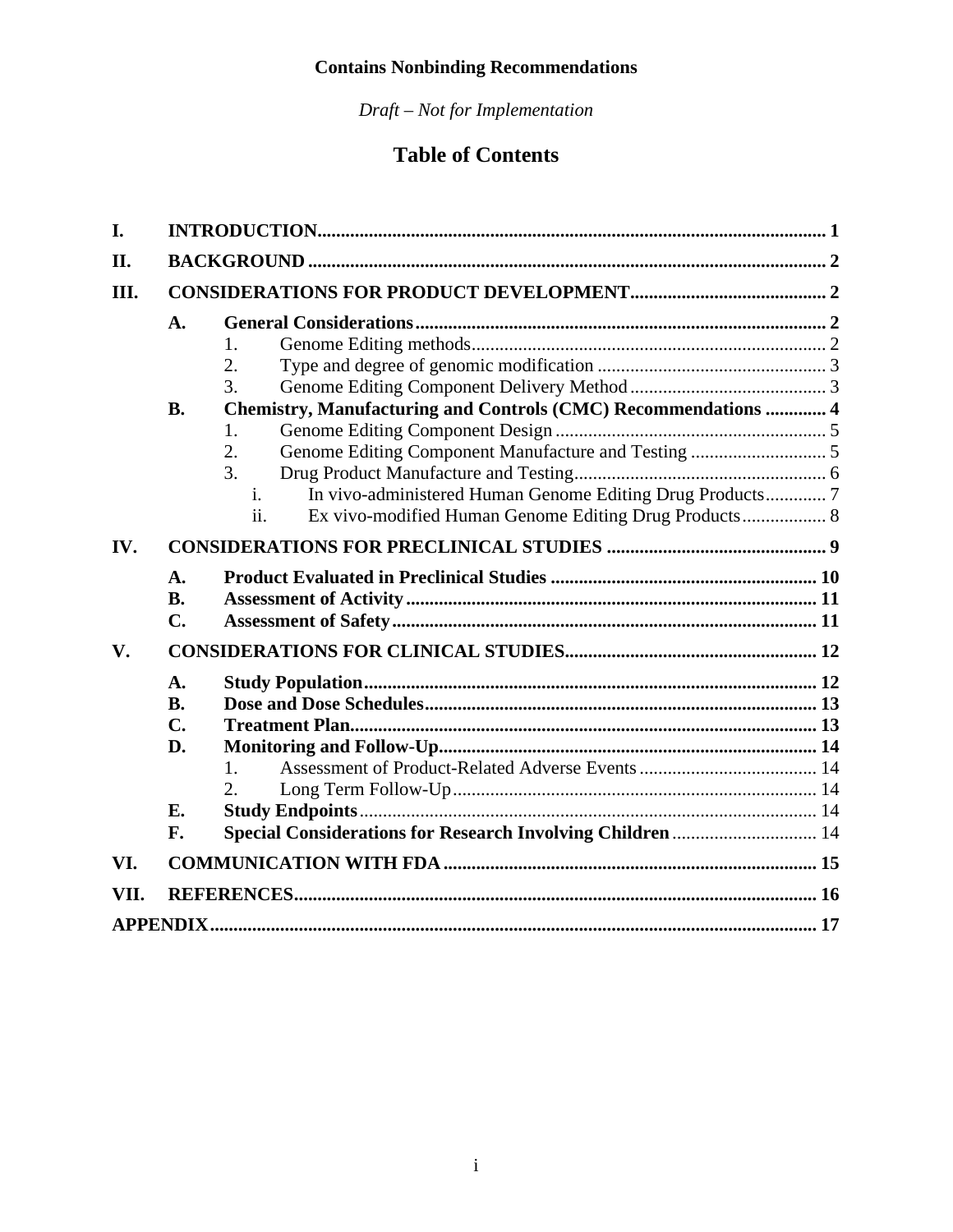*Draft – Not for Implementation*

## **Human Gene Therapy Products Incorporating Human Genome Editing**

## **Draft Guidance for Industry**

 *This draft guidance, when finalized, will represent the current thinking of the Food and Drug*  **Administration (FDA** or Agency) on this topic. It does not establish any rights for any person *and is not binding on FDA or the public. You can use an alternative approach if it satisfies the requirements of the applicable statutes and regulations. To discuss an alternative approach, contact the FDA staff responsible for this guidance as listed on the title page.* 

 

 

#### <span id="page-2-0"></span>**I. INTRODUCTION**

 In this guidance, we, FDA, are providing recommendations to sponsors developing human gene  $17$  therapy<sup>1</sup> products incorporating genome editing (GE) of human somatic cells. Specifically, this guidance provides recommendations regarding information that should be provided in an Investigational New Drug (IND) application in order to assess the safety and quality of the investigational GE product, as required in Title 21 of the Code of Federal Regulations 312.23 (21 CFR 312.23). This includes information on product design, product manufacturing, product testing, preclinical safety assessment, and clinical trial design. 

The contents of this document do not have the force and effect of law and are not meant to bind

the public in any way, unless specifically incorporated into a contract. This document is

 intended only to provide clarity to the public regarding existing requirements under the law. FDA guidance documents, including this guidance, should be viewed only as recommendations,

unless specific regulatory or statutory requirements are cited. The use of the word *should* in

FDA guidances means that something is suggested or recommended, but not required.

<span id="page-2-2"></span><span id="page-2-1"></span>

<sup>&</sup>lt;sup>1</sup> Human gene therapy seeks to modify or manipulate the expression of a gene or to alter the biological properties of living cells for therapeutic use. FDA generally considers human gene therapy products to include all products that mediate their effects by transcription or translation of transferred genetic material, or by specifically altering host (human) genetic sequences. Some examples of gene therapy products include nucleic acids, genetically modified microorganisms (e.g., viruses, bacteria, fungi), engineered site-specific nucleases used for human genome editing, and ex vivo genetically modified human cells. Gene therapy products meet the definition of "biological product" in section 351(i) of the Public Health Service (PHS) Act (42 U.S.C. 262(i)) when such products are applicable to the prevention, treatment, or cure of a disease or condition of human beings. (see Federal Register Notice: Application of Current Statutory Authorities to Human Somatic Cell Therapy Products and Gene Therapy Products (58 FR 53248, October 14, 1993), [https://www.fda.gov/media/76647/download\)](https://www.fda.gov/media/76647/download).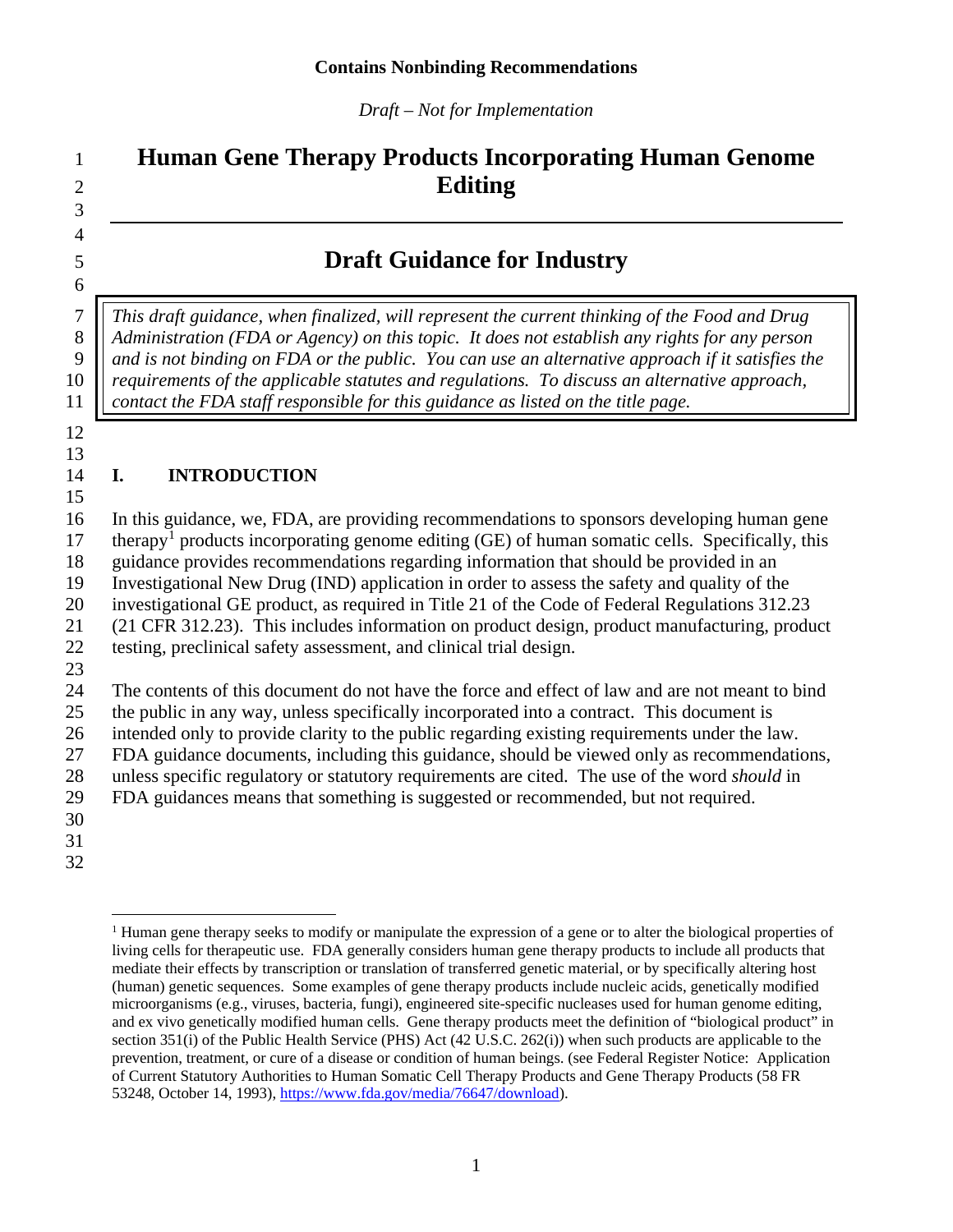*Draft – Not for Implementation*

#### **II. BACKGROUND**

 Over the past 10 years, the level of interest in human GE as a scientific technology used in the treatment of human disease has increased substantially, and there has been rapid development of

gene therapy products incorporating GE. While the potential of such products for the treatment

of human disease is clear, the potential risks are not as well understood. To assist in the

translation of these products from the bench to clinical trials, this guidance includes

recommendations for how to assess the safety and quality of these products and address the

- potential risks of these products.
- 

For the purpose of this guidance, human GE is a process by which DNA sequences are added,

- deleted, altered or replaced at specified location(s) in the genome of human somatic cells, ex
- vivo or in vivo, using nuclease-dependent or nuclease-independent GE technologies. Human
- gene therapy products incorporating GE are referred to as human GE products throughout this
- guidance.
- 

FDA evaluates human GE products using a science-based approach weighing the benefits and

risks of each product. The benefit-risk profile for each product depends on the proposed

indication and patient population, the extent and duration of therapeutic benefit achieved, and the

availability of alternative therapeutic options. Some of the specific risks associated with GE

approaches include off-target editing, unintended consequences of on- and off-target editing, and

- the unknown long term effects of on- and off-target editing.
- 

 Human GE is a rapidly evolving field and this guidance encompasses FDA's current thinking regarding the development of human GE products for clinical studies and licensure. As the field evolves, product design advances, and we gain information on the safety of human GE products, we may revise our recommendations to take into account such changes.

- 
- 
- 

# <span id="page-3-0"></span>**III. CONSIDERATIONS FOR PRODUCT DEVELOPMENT**

<span id="page-3-1"></span>**A. General Considerations**

 A GE technology may be composed of a single or multiple GE component(s). These GE components may include the nuclease, DNA targeting elements (i.e., elements used to dictate the target DNA sequence, such as guide RNA) and a donor DNA template (i.e., DNA sequence provided to repair the target sequence), if applicable. When developing a human GE product, we recommend that sponsors consider: 1) the method by which the DNA sequence change will be achieved; 2) the type of genomic modification needed for the desired therapeutic effect; and, 3) the delivery method of the human GE components.

<span id="page-3-2"></span> 1. Genome Editing methods GE can be achieved by either nuclease-dependent or nuclease independent methods. Nuclease-dependent GE technologies introduce site-specific breaks in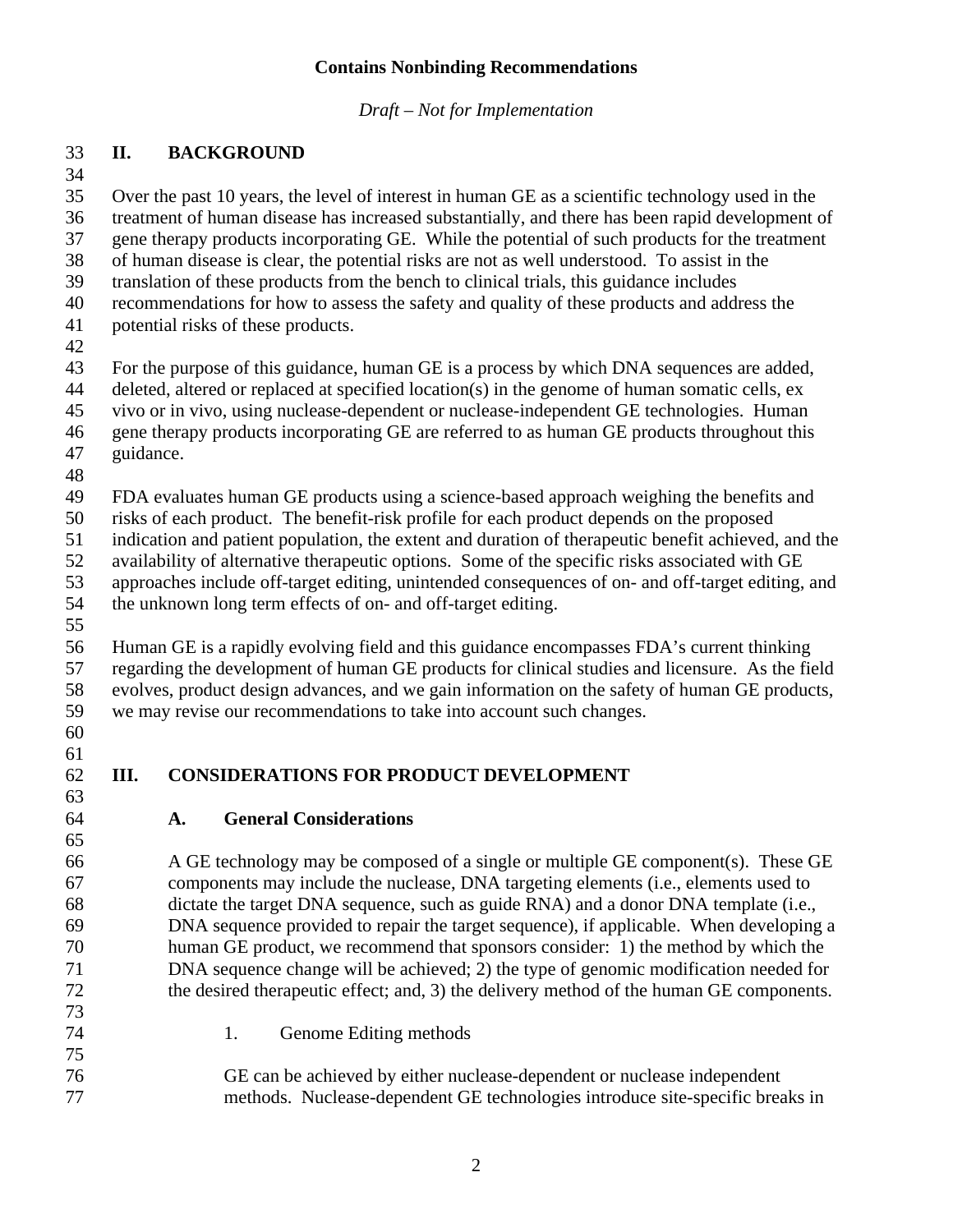<span id="page-4-1"></span><span id="page-4-0"></span>

| 78  | the DNA, which may result in modification of the DNA sequence at the cleavage       |
|-----|-------------------------------------------------------------------------------------|
| 79  | site. Some examples of nuclease-dependent GE technologies are zinc finger           |
| 80  | nucleases (ZFNs), transcription activator-like effector nucleases (TALENs),         |
| 81  | modified-homing endonucleases (meganucleases), and clustered regularly              |
| 82  | interspaced short palindromic repeat (CRISPR)-associated (Cas) nucleases.           |
| 83  | Nuclease-independent GE technologies can change a DNA sequence without              |
| 84  | cleaving the DNA. Examples of nuclease-independent GE technologies include,         |
| 85  | but are not limited to, base editing and synthetic triplex-forming peptide nucleic  |
| 86  | acids. When choosing a specific GE technology, consideration should be given to     |
| 87  | the mechanism of action (MOA), the ability to specifically target the desired       |
| 88  | DNA sequence, and the ability to optimize the GE components to improve              |
| 89  | efficiency, specificity, or stability.                                              |
| 90  |                                                                                     |
| 91  | 2.<br>Type and degree of genomic modification                                       |
| 92  |                                                                                     |
| 93  | The type of genomic modification needed for the desired therapeutic effect is       |
| 94  | another important consideration. Many GE approaches rely on intrinsic DNA           |
| 95  | damage repair pathways to perform genomic modification. Two commonly                |
| 96  | utilized DNA damage repair pathways are homology directed repair (HDR) and          |
| 97  | non-homologous end-joining (NHEJ). HDR utilizes a homologous DNA                    |
| 98  | sequence to repair the DNA break. NHEJ repairs the DNA break by rejoining           |
| 99  | two ends of cleaved DNA without a homologous repair template. Both HDR and          |
| 100 | NHEJ can be used to therapeutically modify the genome (Ref. 1). However, it is      |
| 101 | important to note that NHEJ is relatively independent of the cell cycle, while      |
| 102 | HDR is most active during S/G2 phase. It is also important to keep in mind that,    |
| 103 | although these processes can be accurate, they can also result in unintended DNA    |
| 104 | insertions or deletions (indels) with possible unanticipated consequences.          |
| 105 |                                                                                     |
| 106 | We recommend considering the degree of genome modification needed for the           |
| 107 | desired therapeutic effect (i.e., therapeutic modification threshold) when          |
| 108 | developing a therapeutic product incorporating human GE. The degree of              |
| 109 | modification needed for the desired therapeutic effect will depend on the           |
| 110 | indication and the intended patient population. For some conditions, clinical data  |
| 111 | may be available to support a given therapeutic modification threshold. The         |
| 112 | potential efficacy of a human GE product will depend on its ability to achieve this |
| 113 | therapeutic modification threshold. If clinical data supporting a therapeutic       |
| 114 | modification threshold are not available, we recommend sponsors provide a           |
| 115 | justification for the potential efficacy of the achievable modification threshold.  |
| 116 |                                                                                     |
| 117 | 3.<br>Genome Editing Component Delivery Method                                      |
| 118 |                                                                                     |
| 119 | When determining the optimal delivery method of the GE components, it is            |
| 120 | important to consider the advantages and limitations of each potential method       |
| 121 | (e.g., the amount of nucleic acid the delivery vector can contain, efficiency of    |
| 122 | targeted delivery, and GE component persistence and stability). With regard to      |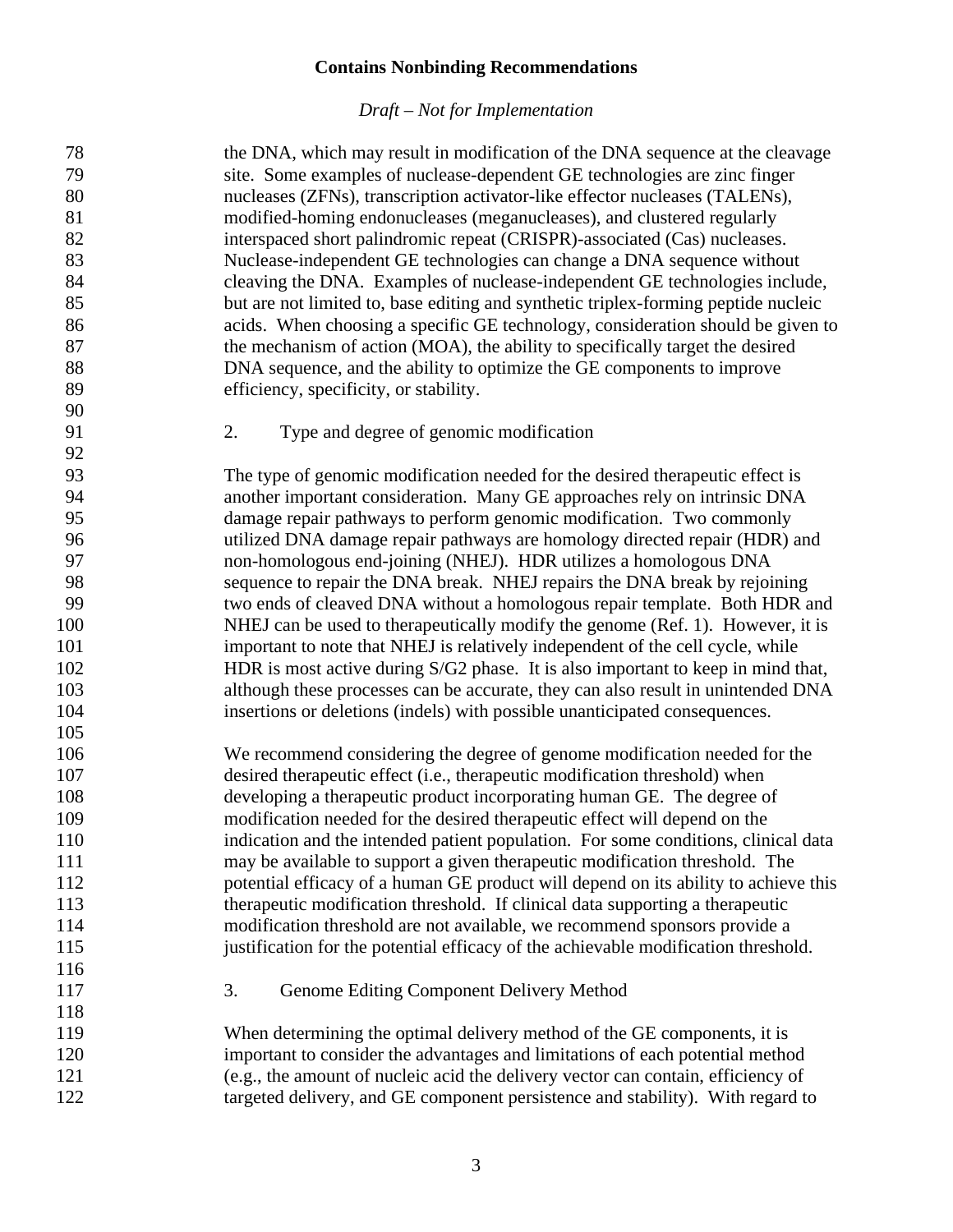<span id="page-5-0"></span>

| 123 |           | persistence of the GE components, the longer the persistence of certain GE             |
|-----|-----------|----------------------------------------------------------------------------------------|
| 124 |           | components (e.g., the nuclease), the greater the risk of unintended genomic            |
| 125 |           | modifications, specifically off-target editing and chromosomal rearrangements.         |
| 126 |           | Therefore, to limit the degree of potential off-target editing, the duration of GE     |
| 127 |           | component persistence should be minimized to the time needed to perform the            |
| 128 |           | desired genomic modification, to the extent possible.                                  |
| 129 |           |                                                                                        |
| 130 |           | The optimal method for delivering the GE component(s) may depend on whether            |
| 131 |           | the product involves ex vivo or in vivo genomic modification. Ex vivo                  |
| 132 |           | modifications are introduced into cells while the cells are outside the body. The      |
| 133 |           | modified cells are then administered to the patient. In vivo modifications result      |
| 134 |           |                                                                                        |
|     |           | from administration of the GE components in their final formulation to the             |
| 135 |           | patient. Sponsors should consider whether in vivo or ex vivo genomic                   |
| 136 |           | modification is best suited to their target indication and patient population.         |
| 137 |           |                                                                                        |
| 138 |           | For ex vivo genome modification, the cell type of interest may be amenable to          |
| 139 |           | electroporation or mechanical methods, in which case the GE components may be          |
| 140 |           | delivered as DNA, RNA, protein or ribonucleoprotein complexes (RNPs) for               |
| 141 |           | CRISPR/Cas9. If HDR is the repair pathway being used, the donor DNA                    |
| 142 |           | template can be supplied as a plasmid, or using a viral vector, such as adeno-         |
| 143 |           | associated virus (AAV). The chosen method of delivery may depend on the                |
| 144 |           | ability of the cell type of interest to be efficiently electroporated or transduced by |
| 145 |           | a vector and maintain acceptable levels of viability following electroporation or      |
| 146 |           | transduction.                                                                          |
| 147 |           |                                                                                        |
| 148 |           | For in vivo genome modification, GE components may be delivered by viral               |
| 149 |           | vectors or nanoparticles. When choosing an in vivo delivery method, it is              |
| 150 |           | important to consider the ability of the delivery vector to target the cells/tissue of |
| 151 |           | interest and minimize distribution to non-targeted tissue. Consideration should        |
| 152 |           | also be given to the ability to control expression of vector delivered GE              |
| 153 |           | components (e.g., using tissue-specific promoters, small molecule inhibitors), if      |
| 154 |           | appropriate. Viral vectors may support sustained expression of GE component            |
| 155 |           | transgenes, and nanoparticles may allow the temporal delivery of GE components         |
| 156 |           | as messenger RNAs or proteins. The potential for vector-mediated toxicity as           |
| 157 |           | well as pre-existing immunity to the GE component and vector should also be            |
| 158 |           | considered. The sponsor should select the appropriate delivery method based on         |
| 159 |           | the intended use.                                                                      |
| 160 |           |                                                                                        |
| 161 | <b>B.</b> | <b>Chemistry, Manufacturing and Controls (CMC) Recommendations</b>                     |
| 162 |           |                                                                                        |
| 163 |           | The general CMC considerations for product manufacturing, testing and release of human |
| 164 |           | GE products are the same as those previously described (Ref. 2). Additional            |
| 165 |           | recommendations specific to human GE products regarding design, manufacture and        |
| 166 |           | testing of the GE components, as well as the drug product (DP), are described below.   |
| 167 |           |                                                                                        |
|     |           |                                                                                        |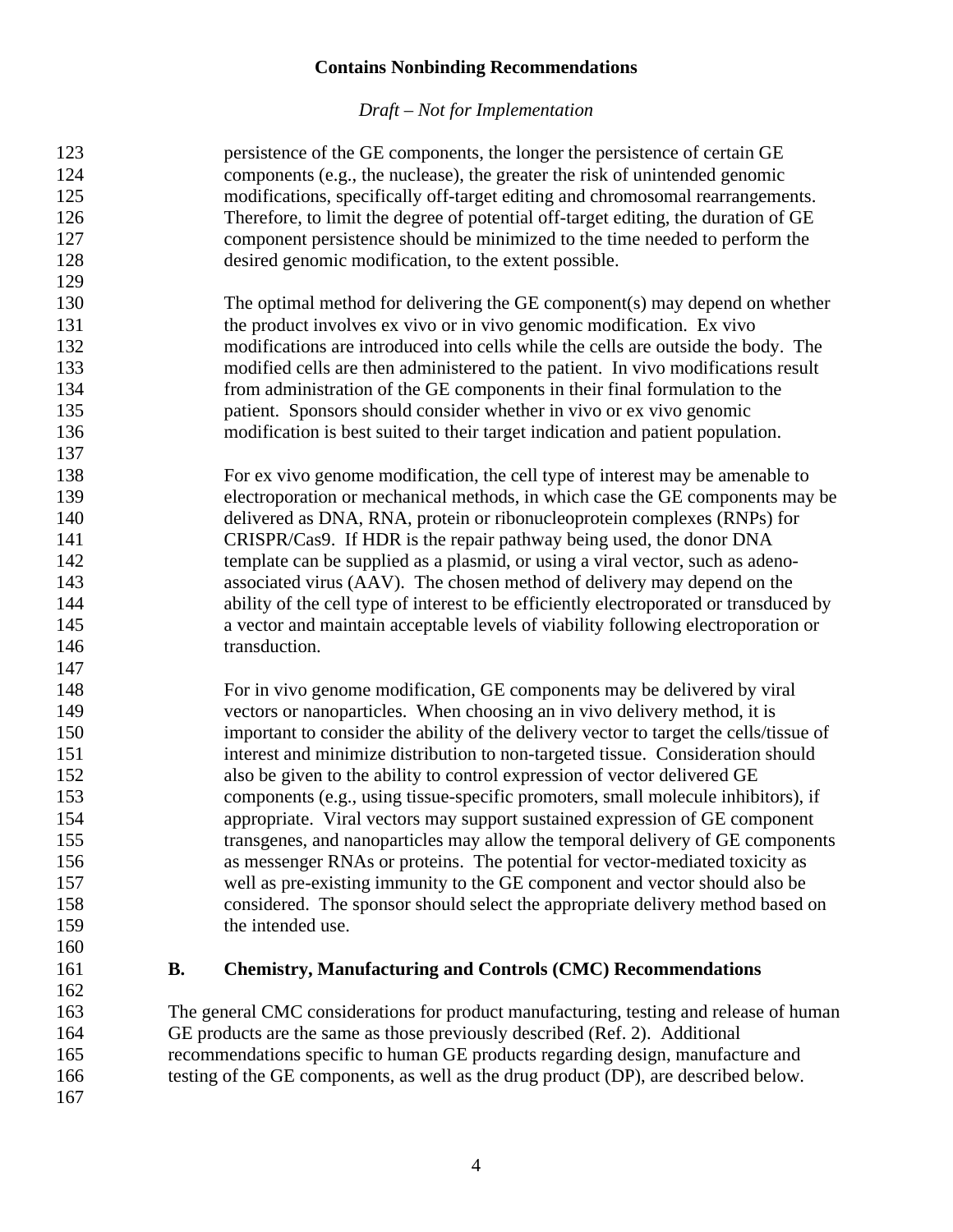<span id="page-6-1"></span><span id="page-6-0"></span>

| 168 | Genome Editing Component Design<br>1.                                                |
|-----|--------------------------------------------------------------------------------------|
| 169 |                                                                                      |
| 170 | Many platforms exist to design GE components, particularly the targeting             |
| 171 | elements. We recommend sponsors utilize design platforms that are most               |
| 172 | applicable to their genomic target and the type of intended genomic modification.    |
| 173 | A description of, and rationale for, the design and screening processes should be    |
| 174 | provided in the IND. The IND should also include the sequences of the GE             |
| 175 | components.                                                                          |
| 176 |                                                                                      |
| 177 | We recommend sponsors optimize the GE components to reduce the potential for         |
| 178 | off-target genome modification, to the extent possible. Optimization can be          |
| 179 | performed on the editor or the targeting elements, depending on the GE               |
| 180 | technology being utilized. GE components, such as guide RNA, can also be             |
| 181 | optimized to inhibit degradation. The optimization strategy should be described      |
| 182 | in detail in the IND.                                                                |
| 183 |                                                                                      |
| 184 | 2.<br>Genome Editing Component Manufacture and Testing                               |
| 185 |                                                                                      |
| 186 | GE components can be administered in vivo using nanoparticles, plasmids, or          |
| 187 | viral vectors, or they can be used to modify cells ex vivo. When administered in     |
| 188 | vivo in the form of DNA, RNA and/or protein via nanoparticles, the GE                |
| 189 | components are considered the active pharmaceutical ingredients or drug              |
| 190 | substances. A GE component in its final formulation for in vivo administration is    |
| 191 | generally considered a DP. For example, when the GE components are expressed         |
| 192 | in vivo by directly administered plasmids or vectors, the plasmid or vector in its   |
| 193 | final formulation encoding the GE component is considered the DP. If used to         |
| 194 | modify cells ex vivo, GE component quality is considered critical for the            |
| 195 | manufacture of the final product because without these components, the resulting     |
| 196 | cell product would not have the same pharmacological activity.                       |
| 197 |                                                                                      |
| 198 | Detailed descriptions of how each GE component is manufactured, purified and         |
| 199 | tested must be provided in the IND $(21 \text{ CFR } 312.23(a)(7))$ . We recommend a |
| 200 | description of the manufacturing process and any in-process controls for each GE     |
| 201 | component include a flow diagram(s) and a detailed narrative. We recommend           |
| 202 | sponsors provide lists of the reagents used during these processes and certificates  |
| 203 | of analysis. Descriptions of the following should be provided in the IND for each    |
| 204 | GE component manufacturing site:                                                     |
| 205 |                                                                                      |
| 206 | The quality control and quality assurance programs in place;                         |
| 207 |                                                                                      |
| 208 | Procedures in place to ensure product tracking and segregation;                      |
| 209 |                                                                                      |
| 210 | Procedures in place to prevent, detect and correct deficiencies in the               |
| 211 | manufacturing process; and                                                           |
| 212 |                                                                                      |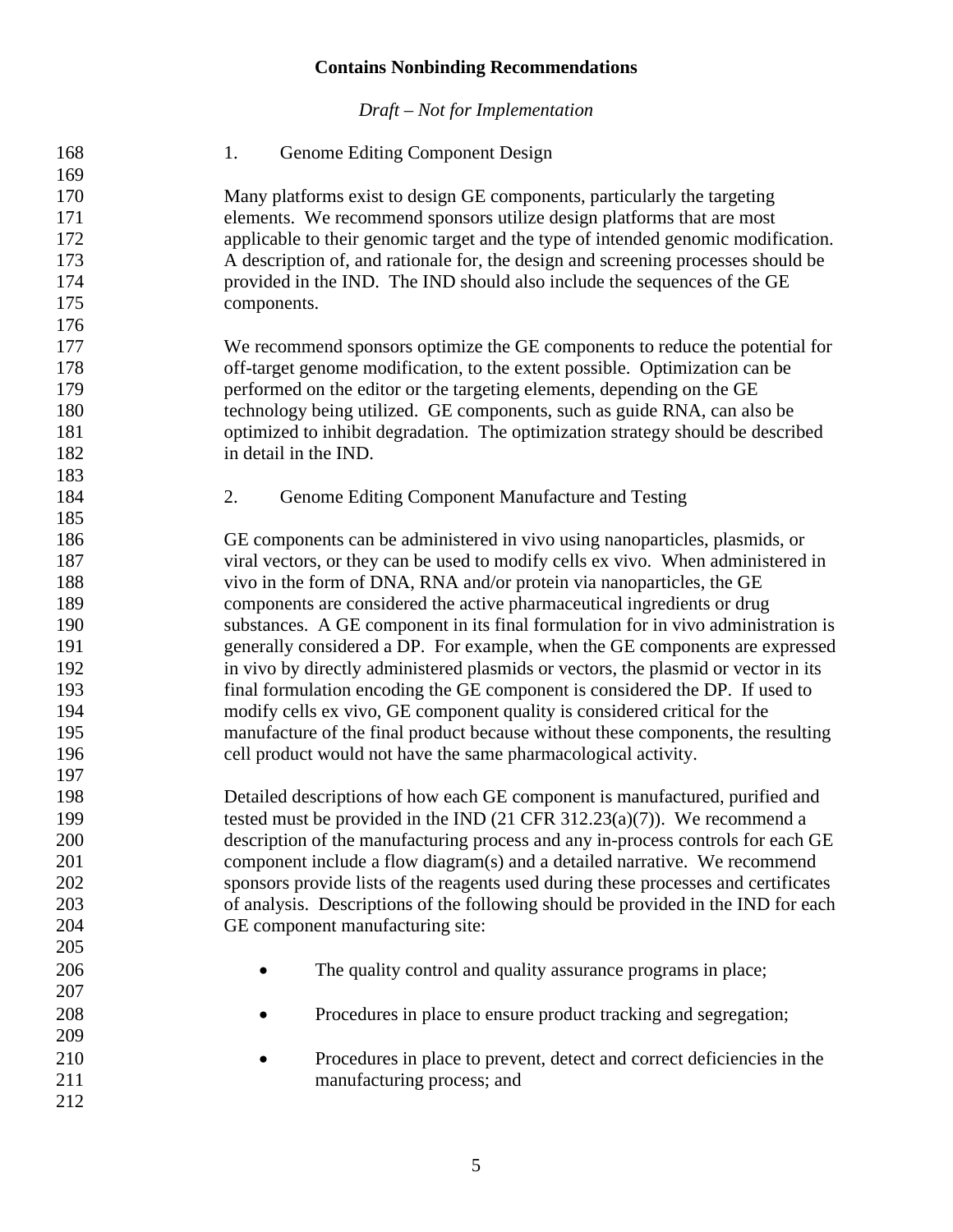<span id="page-7-0"></span>

| 215<br>216<br>This information is needed even if the GE component is manufactured by a<br>contract manufacturer (Ref. 3) and may also be cross-referenced if it is present in<br>217<br>218<br>an existing IND or Master File (Ref. 4). For most Phase 1 clinical investigations,<br>219<br>sponsors should follow the recommendations in FDA's Guidance for Industry:<br>220<br>CGMP for Phase 1 Investigational Drugs for the manufacture of these<br>221<br>components (see 21 CFR 210.2(c); Ref. 5). However, for later Phase studies and<br>222<br>for licensure, GE components must be manufactured according to CGMP<br>223<br>standards (21 CFR Parts 210 and 211), with particular consideration for control of<br>224<br>reagent quality, manufacturing process, and analytical methods.<br>225<br>226<br>We recommend each GE component be tested appropriately. In addition to<br>227<br>evaluating the sterility, identity, purity and functionality of each component, as<br>228<br>applicable, additional testing, such as that for process residuals, should be<br>229<br>included, depending on the manufacturing process. Descriptions of the analytical<br>230<br>procedures utilized for GE component testing, including the sensitivity and<br>231<br>specificity of the procedures, should be included in the IND. Sponsors should<br>232<br>also outline any in-process testing performed to ensure the quality of the<br>233<br>components, as appropriate.<br>234<br>235<br>We also recommend GE components be assessed for stability. Outlines of<br>236<br>stability study protocols and any available stability data should be provided in the<br>237<br>IND. Stability studies should be conducted on all GE components (e.g.,<br>238<br>lyophilized and reconstituted materials, if applicable). Stability studies should<br>239<br>include stability-indicating tests assessing critical product attributes, such as<br>240<br>purity and functionality, that may be affected during storage.<br>241<br>242<br>3.<br>Drug Product Manufacture and Testing<br>243<br>244<br>An IND should contain a detailed description of the DP manufacturing process,<br>245<br>and any in-process controls. We recommend this description include a flow<br>246<br>diagram(s) as well as a detailed narrative. We recommend lists of the reagents<br>247<br>used during manufacture and certificates of analysis be provided. Please note that<br>248<br>for DP intended to be sterile, but that cannot be terminally sterilized, sponsors<br>249<br>should provide details on measures taken to ensure aseptic processing.<br>250<br>251<br>An IND should also contain a detailed description of the testing plan for the DP.<br>252<br>To ensure that the DP meets acceptable limits for identity, potency/strength,<br>253<br>quality and purity as defined in 21 CFR $312.23(a)(7)(iv)$ , the DP testing plan<br>254<br>should incorporate evaluations that address any safety concerns introduced due to<br>255<br>the manufacturing process or identified during preclinical studies. For human GE<br>256<br>products consisting of ex vivo-modified cells, this testing should include<br>257<br>determination of GE efficiency (e.g., the degree of cleavage at the on-target site) | 213<br>214 | Procedures for shipping of the GE component from the component<br>manufacturing site to the final product manufacturing site. |
|----------------------------------------------------------------------------------------------------------------------------------------------------------------------------------------------------------------------------------------------------------------------------------------------------------------------------------------------------------------------------------------------------------------------------------------------------------------------------------------------------------------------------------------------------------------------------------------------------------------------------------------------------------------------------------------------------------------------------------------------------------------------------------------------------------------------------------------------------------------------------------------------------------------------------------------------------------------------------------------------------------------------------------------------------------------------------------------------------------------------------------------------------------------------------------------------------------------------------------------------------------------------------------------------------------------------------------------------------------------------------------------------------------------------------------------------------------------------------------------------------------------------------------------------------------------------------------------------------------------------------------------------------------------------------------------------------------------------------------------------------------------------------------------------------------------------------------------------------------------------------------------------------------------------------------------------------------------------------------------------------------------------------------------------------------------------------------------------------------------------------------------------------------------------------------------------------------------------------------------------------------------------------------------------------------------------------------------------------------------------------------------------------------------------------------------------------------------------------------------------------------------------------------------------------------------------------------------------------------------------------------------------------------------------------------------------------------------------------------------------------------------------------------------------------------------------------------------------------------------------------------------------------------------------------------------------------------------------------------------------------------------------------------------------------------------------------------------------------------------------------------------------------------------------------------------------------------------------------------------------------------------------------------------------------------------|------------|-------------------------------------------------------------------------------------------------------------------------------|
|                                                                                                                                                                                                                                                                                                                                                                                                                                                                                                                                                                                                                                                                                                                                                                                                                                                                                                                                                                                                                                                                                                                                                                                                                                                                                                                                                                                                                                                                                                                                                                                                                                                                                                                                                                                                                                                                                                                                                                                                                                                                                                                                                                                                                                                                                                                                                                                                                                                                                                                                                                                                                                                                                                                                                                                                                                                                                                                                                                                                                                                                                                                                                                                                                                                                                                                |            |                                                                                                                               |
|                                                                                                                                                                                                                                                                                                                                                                                                                                                                                                                                                                                                                                                                                                                                                                                                                                                                                                                                                                                                                                                                                                                                                                                                                                                                                                                                                                                                                                                                                                                                                                                                                                                                                                                                                                                                                                                                                                                                                                                                                                                                                                                                                                                                                                                                                                                                                                                                                                                                                                                                                                                                                                                                                                                                                                                                                                                                                                                                                                                                                                                                                                                                                                                                                                                                                                                |            |                                                                                                                               |
|                                                                                                                                                                                                                                                                                                                                                                                                                                                                                                                                                                                                                                                                                                                                                                                                                                                                                                                                                                                                                                                                                                                                                                                                                                                                                                                                                                                                                                                                                                                                                                                                                                                                                                                                                                                                                                                                                                                                                                                                                                                                                                                                                                                                                                                                                                                                                                                                                                                                                                                                                                                                                                                                                                                                                                                                                                                                                                                                                                                                                                                                                                                                                                                                                                                                                                                |            |                                                                                                                               |
|                                                                                                                                                                                                                                                                                                                                                                                                                                                                                                                                                                                                                                                                                                                                                                                                                                                                                                                                                                                                                                                                                                                                                                                                                                                                                                                                                                                                                                                                                                                                                                                                                                                                                                                                                                                                                                                                                                                                                                                                                                                                                                                                                                                                                                                                                                                                                                                                                                                                                                                                                                                                                                                                                                                                                                                                                                                                                                                                                                                                                                                                                                                                                                                                                                                                                                                |            |                                                                                                                               |
|                                                                                                                                                                                                                                                                                                                                                                                                                                                                                                                                                                                                                                                                                                                                                                                                                                                                                                                                                                                                                                                                                                                                                                                                                                                                                                                                                                                                                                                                                                                                                                                                                                                                                                                                                                                                                                                                                                                                                                                                                                                                                                                                                                                                                                                                                                                                                                                                                                                                                                                                                                                                                                                                                                                                                                                                                                                                                                                                                                                                                                                                                                                                                                                                                                                                                                                |            |                                                                                                                               |
|                                                                                                                                                                                                                                                                                                                                                                                                                                                                                                                                                                                                                                                                                                                                                                                                                                                                                                                                                                                                                                                                                                                                                                                                                                                                                                                                                                                                                                                                                                                                                                                                                                                                                                                                                                                                                                                                                                                                                                                                                                                                                                                                                                                                                                                                                                                                                                                                                                                                                                                                                                                                                                                                                                                                                                                                                                                                                                                                                                                                                                                                                                                                                                                                                                                                                                                |            |                                                                                                                               |
|                                                                                                                                                                                                                                                                                                                                                                                                                                                                                                                                                                                                                                                                                                                                                                                                                                                                                                                                                                                                                                                                                                                                                                                                                                                                                                                                                                                                                                                                                                                                                                                                                                                                                                                                                                                                                                                                                                                                                                                                                                                                                                                                                                                                                                                                                                                                                                                                                                                                                                                                                                                                                                                                                                                                                                                                                                                                                                                                                                                                                                                                                                                                                                                                                                                                                                                |            |                                                                                                                               |
|                                                                                                                                                                                                                                                                                                                                                                                                                                                                                                                                                                                                                                                                                                                                                                                                                                                                                                                                                                                                                                                                                                                                                                                                                                                                                                                                                                                                                                                                                                                                                                                                                                                                                                                                                                                                                                                                                                                                                                                                                                                                                                                                                                                                                                                                                                                                                                                                                                                                                                                                                                                                                                                                                                                                                                                                                                                                                                                                                                                                                                                                                                                                                                                                                                                                                                                |            |                                                                                                                               |
|                                                                                                                                                                                                                                                                                                                                                                                                                                                                                                                                                                                                                                                                                                                                                                                                                                                                                                                                                                                                                                                                                                                                                                                                                                                                                                                                                                                                                                                                                                                                                                                                                                                                                                                                                                                                                                                                                                                                                                                                                                                                                                                                                                                                                                                                                                                                                                                                                                                                                                                                                                                                                                                                                                                                                                                                                                                                                                                                                                                                                                                                                                                                                                                                                                                                                                                |            |                                                                                                                               |
|                                                                                                                                                                                                                                                                                                                                                                                                                                                                                                                                                                                                                                                                                                                                                                                                                                                                                                                                                                                                                                                                                                                                                                                                                                                                                                                                                                                                                                                                                                                                                                                                                                                                                                                                                                                                                                                                                                                                                                                                                                                                                                                                                                                                                                                                                                                                                                                                                                                                                                                                                                                                                                                                                                                                                                                                                                                                                                                                                                                                                                                                                                                                                                                                                                                                                                                |            |                                                                                                                               |
|                                                                                                                                                                                                                                                                                                                                                                                                                                                                                                                                                                                                                                                                                                                                                                                                                                                                                                                                                                                                                                                                                                                                                                                                                                                                                                                                                                                                                                                                                                                                                                                                                                                                                                                                                                                                                                                                                                                                                                                                                                                                                                                                                                                                                                                                                                                                                                                                                                                                                                                                                                                                                                                                                                                                                                                                                                                                                                                                                                                                                                                                                                                                                                                                                                                                                                                |            |                                                                                                                               |
|                                                                                                                                                                                                                                                                                                                                                                                                                                                                                                                                                                                                                                                                                                                                                                                                                                                                                                                                                                                                                                                                                                                                                                                                                                                                                                                                                                                                                                                                                                                                                                                                                                                                                                                                                                                                                                                                                                                                                                                                                                                                                                                                                                                                                                                                                                                                                                                                                                                                                                                                                                                                                                                                                                                                                                                                                                                                                                                                                                                                                                                                                                                                                                                                                                                                                                                |            |                                                                                                                               |
|                                                                                                                                                                                                                                                                                                                                                                                                                                                                                                                                                                                                                                                                                                                                                                                                                                                                                                                                                                                                                                                                                                                                                                                                                                                                                                                                                                                                                                                                                                                                                                                                                                                                                                                                                                                                                                                                                                                                                                                                                                                                                                                                                                                                                                                                                                                                                                                                                                                                                                                                                                                                                                                                                                                                                                                                                                                                                                                                                                                                                                                                                                                                                                                                                                                                                                                |            |                                                                                                                               |
|                                                                                                                                                                                                                                                                                                                                                                                                                                                                                                                                                                                                                                                                                                                                                                                                                                                                                                                                                                                                                                                                                                                                                                                                                                                                                                                                                                                                                                                                                                                                                                                                                                                                                                                                                                                                                                                                                                                                                                                                                                                                                                                                                                                                                                                                                                                                                                                                                                                                                                                                                                                                                                                                                                                                                                                                                                                                                                                                                                                                                                                                                                                                                                                                                                                                                                                |            |                                                                                                                               |
|                                                                                                                                                                                                                                                                                                                                                                                                                                                                                                                                                                                                                                                                                                                                                                                                                                                                                                                                                                                                                                                                                                                                                                                                                                                                                                                                                                                                                                                                                                                                                                                                                                                                                                                                                                                                                                                                                                                                                                                                                                                                                                                                                                                                                                                                                                                                                                                                                                                                                                                                                                                                                                                                                                                                                                                                                                                                                                                                                                                                                                                                                                                                                                                                                                                                                                                |            |                                                                                                                               |
|                                                                                                                                                                                                                                                                                                                                                                                                                                                                                                                                                                                                                                                                                                                                                                                                                                                                                                                                                                                                                                                                                                                                                                                                                                                                                                                                                                                                                                                                                                                                                                                                                                                                                                                                                                                                                                                                                                                                                                                                                                                                                                                                                                                                                                                                                                                                                                                                                                                                                                                                                                                                                                                                                                                                                                                                                                                                                                                                                                                                                                                                                                                                                                                                                                                                                                                |            |                                                                                                                               |
|                                                                                                                                                                                                                                                                                                                                                                                                                                                                                                                                                                                                                                                                                                                                                                                                                                                                                                                                                                                                                                                                                                                                                                                                                                                                                                                                                                                                                                                                                                                                                                                                                                                                                                                                                                                                                                                                                                                                                                                                                                                                                                                                                                                                                                                                                                                                                                                                                                                                                                                                                                                                                                                                                                                                                                                                                                                                                                                                                                                                                                                                                                                                                                                                                                                                                                                |            |                                                                                                                               |
|                                                                                                                                                                                                                                                                                                                                                                                                                                                                                                                                                                                                                                                                                                                                                                                                                                                                                                                                                                                                                                                                                                                                                                                                                                                                                                                                                                                                                                                                                                                                                                                                                                                                                                                                                                                                                                                                                                                                                                                                                                                                                                                                                                                                                                                                                                                                                                                                                                                                                                                                                                                                                                                                                                                                                                                                                                                                                                                                                                                                                                                                                                                                                                                                                                                                                                                |            |                                                                                                                               |
|                                                                                                                                                                                                                                                                                                                                                                                                                                                                                                                                                                                                                                                                                                                                                                                                                                                                                                                                                                                                                                                                                                                                                                                                                                                                                                                                                                                                                                                                                                                                                                                                                                                                                                                                                                                                                                                                                                                                                                                                                                                                                                                                                                                                                                                                                                                                                                                                                                                                                                                                                                                                                                                                                                                                                                                                                                                                                                                                                                                                                                                                                                                                                                                                                                                                                                                |            |                                                                                                                               |
|                                                                                                                                                                                                                                                                                                                                                                                                                                                                                                                                                                                                                                                                                                                                                                                                                                                                                                                                                                                                                                                                                                                                                                                                                                                                                                                                                                                                                                                                                                                                                                                                                                                                                                                                                                                                                                                                                                                                                                                                                                                                                                                                                                                                                                                                                                                                                                                                                                                                                                                                                                                                                                                                                                                                                                                                                                                                                                                                                                                                                                                                                                                                                                                                                                                                                                                |            |                                                                                                                               |
|                                                                                                                                                                                                                                                                                                                                                                                                                                                                                                                                                                                                                                                                                                                                                                                                                                                                                                                                                                                                                                                                                                                                                                                                                                                                                                                                                                                                                                                                                                                                                                                                                                                                                                                                                                                                                                                                                                                                                                                                                                                                                                                                                                                                                                                                                                                                                                                                                                                                                                                                                                                                                                                                                                                                                                                                                                                                                                                                                                                                                                                                                                                                                                                                                                                                                                                |            |                                                                                                                               |
|                                                                                                                                                                                                                                                                                                                                                                                                                                                                                                                                                                                                                                                                                                                                                                                                                                                                                                                                                                                                                                                                                                                                                                                                                                                                                                                                                                                                                                                                                                                                                                                                                                                                                                                                                                                                                                                                                                                                                                                                                                                                                                                                                                                                                                                                                                                                                                                                                                                                                                                                                                                                                                                                                                                                                                                                                                                                                                                                                                                                                                                                                                                                                                                                                                                                                                                |            |                                                                                                                               |
|                                                                                                                                                                                                                                                                                                                                                                                                                                                                                                                                                                                                                                                                                                                                                                                                                                                                                                                                                                                                                                                                                                                                                                                                                                                                                                                                                                                                                                                                                                                                                                                                                                                                                                                                                                                                                                                                                                                                                                                                                                                                                                                                                                                                                                                                                                                                                                                                                                                                                                                                                                                                                                                                                                                                                                                                                                                                                                                                                                                                                                                                                                                                                                                                                                                                                                                |            |                                                                                                                               |
|                                                                                                                                                                                                                                                                                                                                                                                                                                                                                                                                                                                                                                                                                                                                                                                                                                                                                                                                                                                                                                                                                                                                                                                                                                                                                                                                                                                                                                                                                                                                                                                                                                                                                                                                                                                                                                                                                                                                                                                                                                                                                                                                                                                                                                                                                                                                                                                                                                                                                                                                                                                                                                                                                                                                                                                                                                                                                                                                                                                                                                                                                                                                                                                                                                                                                                                |            |                                                                                                                               |
|                                                                                                                                                                                                                                                                                                                                                                                                                                                                                                                                                                                                                                                                                                                                                                                                                                                                                                                                                                                                                                                                                                                                                                                                                                                                                                                                                                                                                                                                                                                                                                                                                                                                                                                                                                                                                                                                                                                                                                                                                                                                                                                                                                                                                                                                                                                                                                                                                                                                                                                                                                                                                                                                                                                                                                                                                                                                                                                                                                                                                                                                                                                                                                                                                                                                                                                |            |                                                                                                                               |
|                                                                                                                                                                                                                                                                                                                                                                                                                                                                                                                                                                                                                                                                                                                                                                                                                                                                                                                                                                                                                                                                                                                                                                                                                                                                                                                                                                                                                                                                                                                                                                                                                                                                                                                                                                                                                                                                                                                                                                                                                                                                                                                                                                                                                                                                                                                                                                                                                                                                                                                                                                                                                                                                                                                                                                                                                                                                                                                                                                                                                                                                                                                                                                                                                                                                                                                |            |                                                                                                                               |
|                                                                                                                                                                                                                                                                                                                                                                                                                                                                                                                                                                                                                                                                                                                                                                                                                                                                                                                                                                                                                                                                                                                                                                                                                                                                                                                                                                                                                                                                                                                                                                                                                                                                                                                                                                                                                                                                                                                                                                                                                                                                                                                                                                                                                                                                                                                                                                                                                                                                                                                                                                                                                                                                                                                                                                                                                                                                                                                                                                                                                                                                                                                                                                                                                                                                                                                |            |                                                                                                                               |
|                                                                                                                                                                                                                                                                                                                                                                                                                                                                                                                                                                                                                                                                                                                                                                                                                                                                                                                                                                                                                                                                                                                                                                                                                                                                                                                                                                                                                                                                                                                                                                                                                                                                                                                                                                                                                                                                                                                                                                                                                                                                                                                                                                                                                                                                                                                                                                                                                                                                                                                                                                                                                                                                                                                                                                                                                                                                                                                                                                                                                                                                                                                                                                                                                                                                                                                |            |                                                                                                                               |
|                                                                                                                                                                                                                                                                                                                                                                                                                                                                                                                                                                                                                                                                                                                                                                                                                                                                                                                                                                                                                                                                                                                                                                                                                                                                                                                                                                                                                                                                                                                                                                                                                                                                                                                                                                                                                                                                                                                                                                                                                                                                                                                                                                                                                                                                                                                                                                                                                                                                                                                                                                                                                                                                                                                                                                                                                                                                                                                                                                                                                                                                                                                                                                                                                                                                                                                |            |                                                                                                                               |
|                                                                                                                                                                                                                                                                                                                                                                                                                                                                                                                                                                                                                                                                                                                                                                                                                                                                                                                                                                                                                                                                                                                                                                                                                                                                                                                                                                                                                                                                                                                                                                                                                                                                                                                                                                                                                                                                                                                                                                                                                                                                                                                                                                                                                                                                                                                                                                                                                                                                                                                                                                                                                                                                                                                                                                                                                                                                                                                                                                                                                                                                                                                                                                                                                                                                                                                |            |                                                                                                                               |
|                                                                                                                                                                                                                                                                                                                                                                                                                                                                                                                                                                                                                                                                                                                                                                                                                                                                                                                                                                                                                                                                                                                                                                                                                                                                                                                                                                                                                                                                                                                                                                                                                                                                                                                                                                                                                                                                                                                                                                                                                                                                                                                                                                                                                                                                                                                                                                                                                                                                                                                                                                                                                                                                                                                                                                                                                                                                                                                                                                                                                                                                                                                                                                                                                                                                                                                |            |                                                                                                                               |
|                                                                                                                                                                                                                                                                                                                                                                                                                                                                                                                                                                                                                                                                                                                                                                                                                                                                                                                                                                                                                                                                                                                                                                                                                                                                                                                                                                                                                                                                                                                                                                                                                                                                                                                                                                                                                                                                                                                                                                                                                                                                                                                                                                                                                                                                                                                                                                                                                                                                                                                                                                                                                                                                                                                                                                                                                                                                                                                                                                                                                                                                                                                                                                                                                                                                                                                |            |                                                                                                                               |
|                                                                                                                                                                                                                                                                                                                                                                                                                                                                                                                                                                                                                                                                                                                                                                                                                                                                                                                                                                                                                                                                                                                                                                                                                                                                                                                                                                                                                                                                                                                                                                                                                                                                                                                                                                                                                                                                                                                                                                                                                                                                                                                                                                                                                                                                                                                                                                                                                                                                                                                                                                                                                                                                                                                                                                                                                                                                                                                                                                                                                                                                                                                                                                                                                                                                                                                |            |                                                                                                                               |
|                                                                                                                                                                                                                                                                                                                                                                                                                                                                                                                                                                                                                                                                                                                                                                                                                                                                                                                                                                                                                                                                                                                                                                                                                                                                                                                                                                                                                                                                                                                                                                                                                                                                                                                                                                                                                                                                                                                                                                                                                                                                                                                                                                                                                                                                                                                                                                                                                                                                                                                                                                                                                                                                                                                                                                                                                                                                                                                                                                                                                                                                                                                                                                                                                                                                                                                |            |                                                                                                                               |
|                                                                                                                                                                                                                                                                                                                                                                                                                                                                                                                                                                                                                                                                                                                                                                                                                                                                                                                                                                                                                                                                                                                                                                                                                                                                                                                                                                                                                                                                                                                                                                                                                                                                                                                                                                                                                                                                                                                                                                                                                                                                                                                                                                                                                                                                                                                                                                                                                                                                                                                                                                                                                                                                                                                                                                                                                                                                                                                                                                                                                                                                                                                                                                                                                                                                                                                |            |                                                                                                                               |
|                                                                                                                                                                                                                                                                                                                                                                                                                                                                                                                                                                                                                                                                                                                                                                                                                                                                                                                                                                                                                                                                                                                                                                                                                                                                                                                                                                                                                                                                                                                                                                                                                                                                                                                                                                                                                                                                                                                                                                                                                                                                                                                                                                                                                                                                                                                                                                                                                                                                                                                                                                                                                                                                                                                                                                                                                                                                                                                                                                                                                                                                                                                                                                                                                                                                                                                |            |                                                                                                                               |
|                                                                                                                                                                                                                                                                                                                                                                                                                                                                                                                                                                                                                                                                                                                                                                                                                                                                                                                                                                                                                                                                                                                                                                                                                                                                                                                                                                                                                                                                                                                                                                                                                                                                                                                                                                                                                                                                                                                                                                                                                                                                                                                                                                                                                                                                                                                                                                                                                                                                                                                                                                                                                                                                                                                                                                                                                                                                                                                                                                                                                                                                                                                                                                                                                                                                                                                |            |                                                                                                                               |
|                                                                                                                                                                                                                                                                                                                                                                                                                                                                                                                                                                                                                                                                                                                                                                                                                                                                                                                                                                                                                                                                                                                                                                                                                                                                                                                                                                                                                                                                                                                                                                                                                                                                                                                                                                                                                                                                                                                                                                                                                                                                                                                                                                                                                                                                                                                                                                                                                                                                                                                                                                                                                                                                                                                                                                                                                                                                                                                                                                                                                                                                                                                                                                                                                                                                                                                |            |                                                                                                                               |
|                                                                                                                                                                                                                                                                                                                                                                                                                                                                                                                                                                                                                                                                                                                                                                                                                                                                                                                                                                                                                                                                                                                                                                                                                                                                                                                                                                                                                                                                                                                                                                                                                                                                                                                                                                                                                                                                                                                                                                                                                                                                                                                                                                                                                                                                                                                                                                                                                                                                                                                                                                                                                                                                                                                                                                                                                                                                                                                                                                                                                                                                                                                                                                                                                                                                                                                |            |                                                                                                                               |
|                                                                                                                                                                                                                                                                                                                                                                                                                                                                                                                                                                                                                                                                                                                                                                                                                                                                                                                                                                                                                                                                                                                                                                                                                                                                                                                                                                                                                                                                                                                                                                                                                                                                                                                                                                                                                                                                                                                                                                                                                                                                                                                                                                                                                                                                                                                                                                                                                                                                                                                                                                                                                                                                                                                                                                                                                                                                                                                                                                                                                                                                                                                                                                                                                                                                                                                |            |                                                                                                                               |
|                                                                                                                                                                                                                                                                                                                                                                                                                                                                                                                                                                                                                                                                                                                                                                                                                                                                                                                                                                                                                                                                                                                                                                                                                                                                                                                                                                                                                                                                                                                                                                                                                                                                                                                                                                                                                                                                                                                                                                                                                                                                                                                                                                                                                                                                                                                                                                                                                                                                                                                                                                                                                                                                                                                                                                                                                                                                                                                                                                                                                                                                                                                                                                                                                                                                                                                |            |                                                                                                                               |
|                                                                                                                                                                                                                                                                                                                                                                                                                                                                                                                                                                                                                                                                                                                                                                                                                                                                                                                                                                                                                                                                                                                                                                                                                                                                                                                                                                                                                                                                                                                                                                                                                                                                                                                                                                                                                                                                                                                                                                                                                                                                                                                                                                                                                                                                                                                                                                                                                                                                                                                                                                                                                                                                                                                                                                                                                                                                                                                                                                                                                                                                                                                                                                                                                                                                                                                |            |                                                                                                                               |
|                                                                                                                                                                                                                                                                                                                                                                                                                                                                                                                                                                                                                                                                                                                                                                                                                                                                                                                                                                                                                                                                                                                                                                                                                                                                                                                                                                                                                                                                                                                                                                                                                                                                                                                                                                                                                                                                                                                                                                                                                                                                                                                                                                                                                                                                                                                                                                                                                                                                                                                                                                                                                                                                                                                                                                                                                                                                                                                                                                                                                                                                                                                                                                                                                                                                                                                |            |                                                                                                                               |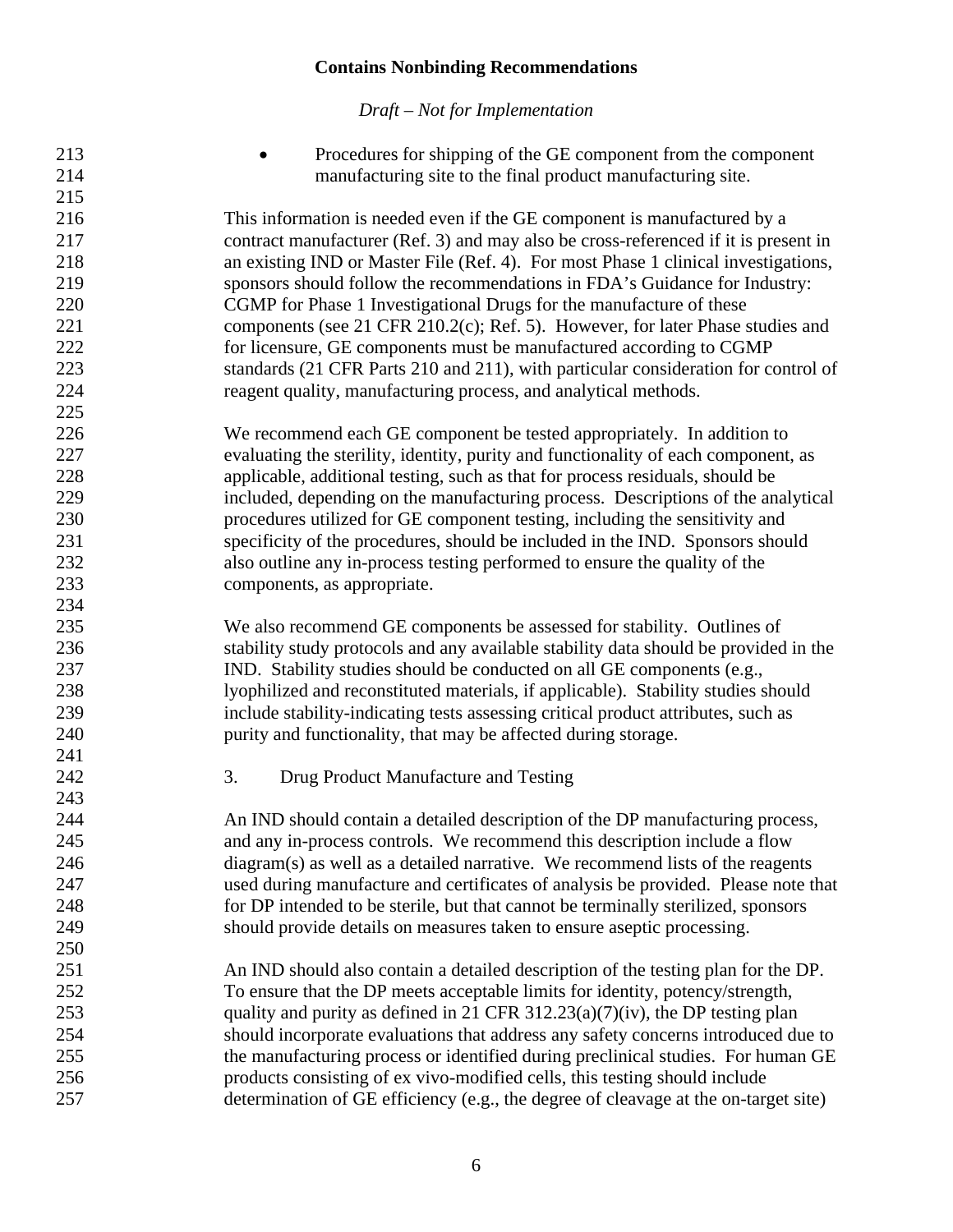<span id="page-8-1"></span><span id="page-8-0"></span>

| 260<br>261<br>Sponsors should describe in detail the analytical procedures used for testing the<br>262<br>DP. The descriptions should include the accuracy, precision, sensitivity, and<br>specificity of the assay (as applicable), as well as any controls and, if applicable,<br>263<br>264<br>reference materials used to ensure proper assay performance.<br>265<br>266<br>To help ensure product safety, the DP specifications should be developed based<br>267<br>on the starting materials, manufacturing process, desired final product attributes<br>and preclinical studies. As discussed, the DP may consist of GE components<br>intended for in vivo administration or may be composed of ex vivo-modified<br>cells. In the following sections, we provide recommendations pertaining<br>specifically to each of these human GE DP types:<br>i. In vivo -administered Human Genome Editing Drug Products<br>If the GE components will be expressed by a plasmid or viral vector that<br>is administered to patients in vivo, the plasmid/vector in its final<br>formulation is considered the DP and thus a complete description of<br>plasmid/vector manufacturing and testing should be provided in the IND<br>(Ref. 2).<br>If the GE components will be administered using nanoparticles, a<br>detailed description of the nanoparticle formulation, a description of the<br>manufacture of the nanoparticle components, as well as the DP, should<br>be provided in the IND. A description of the tests performed on each<br>284<br>nanoparticle component as well as on the DP should also be provided.<br>285<br>Please note that testing should include assays to evaluate the efficiency<br>286<br>of incorporation of each GE component into the nanoparticles. Please<br>287<br>also note that certain nanoparticles used for in vivo delivery of GE<br>288<br>components may be considered a delivery device.<br>289<br>290<br>When establishing potency assays for in vivo human GE DPs, we<br>291<br>recommend that assays be developed to measure the ability of the GE<br>292<br>components to perform the desired molecular genetic and downstream<br>293<br>biological modifications in the target cells or tissues. We also<br>294<br>recommend inclusion of such a potency assay in the DP stability studies.<br>295<br>Additional information on the development of appropriate potency tests<br>296<br>can be found in FDA's Guidance for Industry: Potency Tests for<br>297<br>Cellular and Gene Therapy Products (Ref. 6). | 258<br>259 | and specificity (e.g., the degree of cleavage at off-target sites). The DP should<br>also be tested for sterility. |
|----------------------------------------------------------------------------------------------------------------------------------------------------------------------------------------------------------------------------------------------------------------------------------------------------------------------------------------------------------------------------------------------------------------------------------------------------------------------------------------------------------------------------------------------------------------------------------------------------------------------------------------------------------------------------------------------------------------------------------------------------------------------------------------------------------------------------------------------------------------------------------------------------------------------------------------------------------------------------------------------------------------------------------------------------------------------------------------------------------------------------------------------------------------------------------------------------------------------------------------------------------------------------------------------------------------------------------------------------------------------------------------------------------------------------------------------------------------------------------------------------------------------------------------------------------------------------------------------------------------------------------------------------------------------------------------------------------------------------------------------------------------------------------------------------------------------------------------------------------------------------------------------------------------------------------------------------------------------------------------------------------------------------------------------------------------------------------------------------------------------------------------------------------------------------------------------------------------------------------------------------------------------------------------------------------------------------------------------------------------------------------------------------------------------------------------------------------------------------------------------------------------------------------------------------------------|------------|--------------------------------------------------------------------------------------------------------------------|
|                                                                                                                                                                                                                                                                                                                                                                                                                                                                                                                                                                                                                                                                                                                                                                                                                                                                                                                                                                                                                                                                                                                                                                                                                                                                                                                                                                                                                                                                                                                                                                                                                                                                                                                                                                                                                                                                                                                                                                                                                                                                                                                                                                                                                                                                                                                                                                                                                                                                                                                                                                |            |                                                                                                                    |
|                                                                                                                                                                                                                                                                                                                                                                                                                                                                                                                                                                                                                                                                                                                                                                                                                                                                                                                                                                                                                                                                                                                                                                                                                                                                                                                                                                                                                                                                                                                                                                                                                                                                                                                                                                                                                                                                                                                                                                                                                                                                                                                                                                                                                                                                                                                                                                                                                                                                                                                                                                |            |                                                                                                                    |
|                                                                                                                                                                                                                                                                                                                                                                                                                                                                                                                                                                                                                                                                                                                                                                                                                                                                                                                                                                                                                                                                                                                                                                                                                                                                                                                                                                                                                                                                                                                                                                                                                                                                                                                                                                                                                                                                                                                                                                                                                                                                                                                                                                                                                                                                                                                                                                                                                                                                                                                                                                |            |                                                                                                                    |
|                                                                                                                                                                                                                                                                                                                                                                                                                                                                                                                                                                                                                                                                                                                                                                                                                                                                                                                                                                                                                                                                                                                                                                                                                                                                                                                                                                                                                                                                                                                                                                                                                                                                                                                                                                                                                                                                                                                                                                                                                                                                                                                                                                                                                                                                                                                                                                                                                                                                                                                                                                |            |                                                                                                                    |
|                                                                                                                                                                                                                                                                                                                                                                                                                                                                                                                                                                                                                                                                                                                                                                                                                                                                                                                                                                                                                                                                                                                                                                                                                                                                                                                                                                                                                                                                                                                                                                                                                                                                                                                                                                                                                                                                                                                                                                                                                                                                                                                                                                                                                                                                                                                                                                                                                                                                                                                                                                |            |                                                                                                                    |
|                                                                                                                                                                                                                                                                                                                                                                                                                                                                                                                                                                                                                                                                                                                                                                                                                                                                                                                                                                                                                                                                                                                                                                                                                                                                                                                                                                                                                                                                                                                                                                                                                                                                                                                                                                                                                                                                                                                                                                                                                                                                                                                                                                                                                                                                                                                                                                                                                                                                                                                                                                |            |                                                                                                                    |
|                                                                                                                                                                                                                                                                                                                                                                                                                                                                                                                                                                                                                                                                                                                                                                                                                                                                                                                                                                                                                                                                                                                                                                                                                                                                                                                                                                                                                                                                                                                                                                                                                                                                                                                                                                                                                                                                                                                                                                                                                                                                                                                                                                                                                                                                                                                                                                                                                                                                                                                                                                |            |                                                                                                                    |
|                                                                                                                                                                                                                                                                                                                                                                                                                                                                                                                                                                                                                                                                                                                                                                                                                                                                                                                                                                                                                                                                                                                                                                                                                                                                                                                                                                                                                                                                                                                                                                                                                                                                                                                                                                                                                                                                                                                                                                                                                                                                                                                                                                                                                                                                                                                                                                                                                                                                                                                                                                |            |                                                                                                                    |
|                                                                                                                                                                                                                                                                                                                                                                                                                                                                                                                                                                                                                                                                                                                                                                                                                                                                                                                                                                                                                                                                                                                                                                                                                                                                                                                                                                                                                                                                                                                                                                                                                                                                                                                                                                                                                                                                                                                                                                                                                                                                                                                                                                                                                                                                                                                                                                                                                                                                                                                                                                | 268        |                                                                                                                    |
|                                                                                                                                                                                                                                                                                                                                                                                                                                                                                                                                                                                                                                                                                                                                                                                                                                                                                                                                                                                                                                                                                                                                                                                                                                                                                                                                                                                                                                                                                                                                                                                                                                                                                                                                                                                                                                                                                                                                                                                                                                                                                                                                                                                                                                                                                                                                                                                                                                                                                                                                                                | 269        |                                                                                                                    |
|                                                                                                                                                                                                                                                                                                                                                                                                                                                                                                                                                                                                                                                                                                                                                                                                                                                                                                                                                                                                                                                                                                                                                                                                                                                                                                                                                                                                                                                                                                                                                                                                                                                                                                                                                                                                                                                                                                                                                                                                                                                                                                                                                                                                                                                                                                                                                                                                                                                                                                                                                                | 270        |                                                                                                                    |
|                                                                                                                                                                                                                                                                                                                                                                                                                                                                                                                                                                                                                                                                                                                                                                                                                                                                                                                                                                                                                                                                                                                                                                                                                                                                                                                                                                                                                                                                                                                                                                                                                                                                                                                                                                                                                                                                                                                                                                                                                                                                                                                                                                                                                                                                                                                                                                                                                                                                                                                                                                | 271        |                                                                                                                    |
|                                                                                                                                                                                                                                                                                                                                                                                                                                                                                                                                                                                                                                                                                                                                                                                                                                                                                                                                                                                                                                                                                                                                                                                                                                                                                                                                                                                                                                                                                                                                                                                                                                                                                                                                                                                                                                                                                                                                                                                                                                                                                                                                                                                                                                                                                                                                                                                                                                                                                                                                                                | 272        |                                                                                                                    |
|                                                                                                                                                                                                                                                                                                                                                                                                                                                                                                                                                                                                                                                                                                                                                                                                                                                                                                                                                                                                                                                                                                                                                                                                                                                                                                                                                                                                                                                                                                                                                                                                                                                                                                                                                                                                                                                                                                                                                                                                                                                                                                                                                                                                                                                                                                                                                                                                                                                                                                                                                                | 273        |                                                                                                                    |
|                                                                                                                                                                                                                                                                                                                                                                                                                                                                                                                                                                                                                                                                                                                                                                                                                                                                                                                                                                                                                                                                                                                                                                                                                                                                                                                                                                                                                                                                                                                                                                                                                                                                                                                                                                                                                                                                                                                                                                                                                                                                                                                                                                                                                                                                                                                                                                                                                                                                                                                                                                | 274        |                                                                                                                    |
|                                                                                                                                                                                                                                                                                                                                                                                                                                                                                                                                                                                                                                                                                                                                                                                                                                                                                                                                                                                                                                                                                                                                                                                                                                                                                                                                                                                                                                                                                                                                                                                                                                                                                                                                                                                                                                                                                                                                                                                                                                                                                                                                                                                                                                                                                                                                                                                                                                                                                                                                                                | 275        |                                                                                                                    |
|                                                                                                                                                                                                                                                                                                                                                                                                                                                                                                                                                                                                                                                                                                                                                                                                                                                                                                                                                                                                                                                                                                                                                                                                                                                                                                                                                                                                                                                                                                                                                                                                                                                                                                                                                                                                                                                                                                                                                                                                                                                                                                                                                                                                                                                                                                                                                                                                                                                                                                                                                                | 276        |                                                                                                                    |
|                                                                                                                                                                                                                                                                                                                                                                                                                                                                                                                                                                                                                                                                                                                                                                                                                                                                                                                                                                                                                                                                                                                                                                                                                                                                                                                                                                                                                                                                                                                                                                                                                                                                                                                                                                                                                                                                                                                                                                                                                                                                                                                                                                                                                                                                                                                                                                                                                                                                                                                                                                | 277        |                                                                                                                    |
|                                                                                                                                                                                                                                                                                                                                                                                                                                                                                                                                                                                                                                                                                                                                                                                                                                                                                                                                                                                                                                                                                                                                                                                                                                                                                                                                                                                                                                                                                                                                                                                                                                                                                                                                                                                                                                                                                                                                                                                                                                                                                                                                                                                                                                                                                                                                                                                                                                                                                                                                                                | 278        |                                                                                                                    |
|                                                                                                                                                                                                                                                                                                                                                                                                                                                                                                                                                                                                                                                                                                                                                                                                                                                                                                                                                                                                                                                                                                                                                                                                                                                                                                                                                                                                                                                                                                                                                                                                                                                                                                                                                                                                                                                                                                                                                                                                                                                                                                                                                                                                                                                                                                                                                                                                                                                                                                                                                                | 279        |                                                                                                                    |
|                                                                                                                                                                                                                                                                                                                                                                                                                                                                                                                                                                                                                                                                                                                                                                                                                                                                                                                                                                                                                                                                                                                                                                                                                                                                                                                                                                                                                                                                                                                                                                                                                                                                                                                                                                                                                                                                                                                                                                                                                                                                                                                                                                                                                                                                                                                                                                                                                                                                                                                                                                | 280        |                                                                                                                    |
|                                                                                                                                                                                                                                                                                                                                                                                                                                                                                                                                                                                                                                                                                                                                                                                                                                                                                                                                                                                                                                                                                                                                                                                                                                                                                                                                                                                                                                                                                                                                                                                                                                                                                                                                                                                                                                                                                                                                                                                                                                                                                                                                                                                                                                                                                                                                                                                                                                                                                                                                                                | 281        |                                                                                                                    |
|                                                                                                                                                                                                                                                                                                                                                                                                                                                                                                                                                                                                                                                                                                                                                                                                                                                                                                                                                                                                                                                                                                                                                                                                                                                                                                                                                                                                                                                                                                                                                                                                                                                                                                                                                                                                                                                                                                                                                                                                                                                                                                                                                                                                                                                                                                                                                                                                                                                                                                                                                                | 282        |                                                                                                                    |
|                                                                                                                                                                                                                                                                                                                                                                                                                                                                                                                                                                                                                                                                                                                                                                                                                                                                                                                                                                                                                                                                                                                                                                                                                                                                                                                                                                                                                                                                                                                                                                                                                                                                                                                                                                                                                                                                                                                                                                                                                                                                                                                                                                                                                                                                                                                                                                                                                                                                                                                                                                | 283        |                                                                                                                    |
|                                                                                                                                                                                                                                                                                                                                                                                                                                                                                                                                                                                                                                                                                                                                                                                                                                                                                                                                                                                                                                                                                                                                                                                                                                                                                                                                                                                                                                                                                                                                                                                                                                                                                                                                                                                                                                                                                                                                                                                                                                                                                                                                                                                                                                                                                                                                                                                                                                                                                                                                                                |            |                                                                                                                    |
|                                                                                                                                                                                                                                                                                                                                                                                                                                                                                                                                                                                                                                                                                                                                                                                                                                                                                                                                                                                                                                                                                                                                                                                                                                                                                                                                                                                                                                                                                                                                                                                                                                                                                                                                                                                                                                                                                                                                                                                                                                                                                                                                                                                                                                                                                                                                                                                                                                                                                                                                                                |            |                                                                                                                    |
|                                                                                                                                                                                                                                                                                                                                                                                                                                                                                                                                                                                                                                                                                                                                                                                                                                                                                                                                                                                                                                                                                                                                                                                                                                                                                                                                                                                                                                                                                                                                                                                                                                                                                                                                                                                                                                                                                                                                                                                                                                                                                                                                                                                                                                                                                                                                                                                                                                                                                                                                                                |            |                                                                                                                    |
|                                                                                                                                                                                                                                                                                                                                                                                                                                                                                                                                                                                                                                                                                                                                                                                                                                                                                                                                                                                                                                                                                                                                                                                                                                                                                                                                                                                                                                                                                                                                                                                                                                                                                                                                                                                                                                                                                                                                                                                                                                                                                                                                                                                                                                                                                                                                                                                                                                                                                                                                                                |            |                                                                                                                    |
|                                                                                                                                                                                                                                                                                                                                                                                                                                                                                                                                                                                                                                                                                                                                                                                                                                                                                                                                                                                                                                                                                                                                                                                                                                                                                                                                                                                                                                                                                                                                                                                                                                                                                                                                                                                                                                                                                                                                                                                                                                                                                                                                                                                                                                                                                                                                                                                                                                                                                                                                                                |            |                                                                                                                    |
|                                                                                                                                                                                                                                                                                                                                                                                                                                                                                                                                                                                                                                                                                                                                                                                                                                                                                                                                                                                                                                                                                                                                                                                                                                                                                                                                                                                                                                                                                                                                                                                                                                                                                                                                                                                                                                                                                                                                                                                                                                                                                                                                                                                                                                                                                                                                                                                                                                                                                                                                                                |            |                                                                                                                    |
|                                                                                                                                                                                                                                                                                                                                                                                                                                                                                                                                                                                                                                                                                                                                                                                                                                                                                                                                                                                                                                                                                                                                                                                                                                                                                                                                                                                                                                                                                                                                                                                                                                                                                                                                                                                                                                                                                                                                                                                                                                                                                                                                                                                                                                                                                                                                                                                                                                                                                                                                                                |            |                                                                                                                    |
|                                                                                                                                                                                                                                                                                                                                                                                                                                                                                                                                                                                                                                                                                                                                                                                                                                                                                                                                                                                                                                                                                                                                                                                                                                                                                                                                                                                                                                                                                                                                                                                                                                                                                                                                                                                                                                                                                                                                                                                                                                                                                                                                                                                                                                                                                                                                                                                                                                                                                                                                                                |            |                                                                                                                    |
|                                                                                                                                                                                                                                                                                                                                                                                                                                                                                                                                                                                                                                                                                                                                                                                                                                                                                                                                                                                                                                                                                                                                                                                                                                                                                                                                                                                                                                                                                                                                                                                                                                                                                                                                                                                                                                                                                                                                                                                                                                                                                                                                                                                                                                                                                                                                                                                                                                                                                                                                                                |            |                                                                                                                    |
|                                                                                                                                                                                                                                                                                                                                                                                                                                                                                                                                                                                                                                                                                                                                                                                                                                                                                                                                                                                                                                                                                                                                                                                                                                                                                                                                                                                                                                                                                                                                                                                                                                                                                                                                                                                                                                                                                                                                                                                                                                                                                                                                                                                                                                                                                                                                                                                                                                                                                                                                                                |            |                                                                                                                    |
|                                                                                                                                                                                                                                                                                                                                                                                                                                                                                                                                                                                                                                                                                                                                                                                                                                                                                                                                                                                                                                                                                                                                                                                                                                                                                                                                                                                                                                                                                                                                                                                                                                                                                                                                                                                                                                                                                                                                                                                                                                                                                                                                                                                                                                                                                                                                                                                                                                                                                                                                                                |            |                                                                                                                    |
|                                                                                                                                                                                                                                                                                                                                                                                                                                                                                                                                                                                                                                                                                                                                                                                                                                                                                                                                                                                                                                                                                                                                                                                                                                                                                                                                                                                                                                                                                                                                                                                                                                                                                                                                                                                                                                                                                                                                                                                                                                                                                                                                                                                                                                                                                                                                                                                                                                                                                                                                                                |            |                                                                                                                    |
|                                                                                                                                                                                                                                                                                                                                                                                                                                                                                                                                                                                                                                                                                                                                                                                                                                                                                                                                                                                                                                                                                                                                                                                                                                                                                                                                                                                                                                                                                                                                                                                                                                                                                                                                                                                                                                                                                                                                                                                                                                                                                                                                                                                                                                                                                                                                                                                                                                                                                                                                                                |            |                                                                                                                    |
|                                                                                                                                                                                                                                                                                                                                                                                                                                                                                                                                                                                                                                                                                                                                                                                                                                                                                                                                                                                                                                                                                                                                                                                                                                                                                                                                                                                                                                                                                                                                                                                                                                                                                                                                                                                                                                                                                                                                                                                                                                                                                                                                                                                                                                                                                                                                                                                                                                                                                                                                                                |            |                                                                                                                    |
|                                                                                                                                                                                                                                                                                                                                                                                                                                                                                                                                                                                                                                                                                                                                                                                                                                                                                                                                                                                                                                                                                                                                                                                                                                                                                                                                                                                                                                                                                                                                                                                                                                                                                                                                                                                                                                                                                                                                                                                                                                                                                                                                                                                                                                                                                                                                                                                                                                                                                                                                                                | 298        |                                                                                                                    |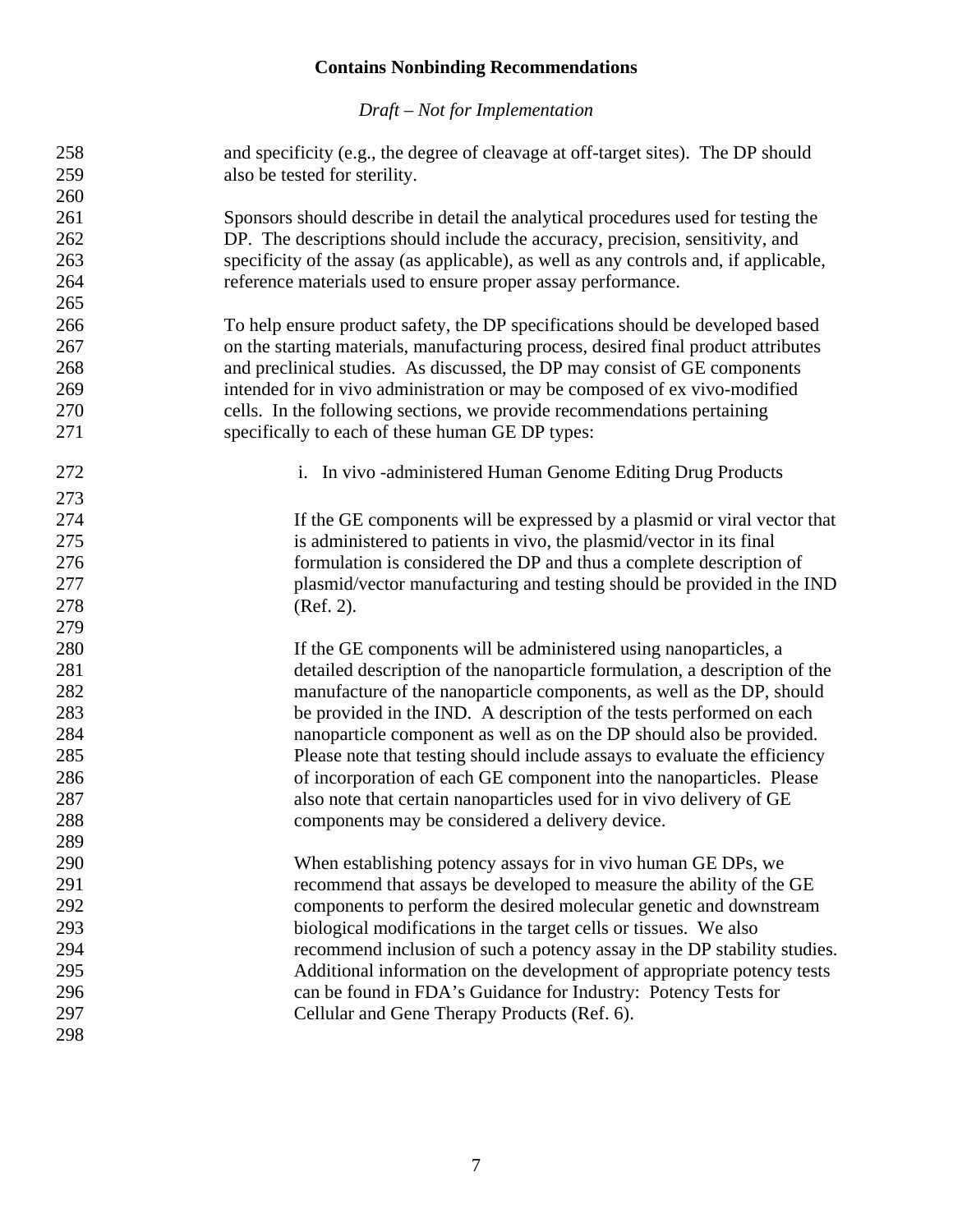| 299 | ii. Ex vivo-modified Human Genome Editing Drug Products                      |
|-----|------------------------------------------------------------------------------|
| 300 |                                                                              |
| 301 | When describing the manufacturing processes for ex vivo -modified            |
| 302 | human GE DPs, descriptions of process controls and in-process testing        |
| 303 | should be included for critical steps that may have significant impact on    |
| 304 | the efficiency or specificity of editing (e.g., RNP formation step in the    |
| 305 | case of CRISPR-mediated editing). Acceptance criteria or limits should       |
| 306 | be provided and justified.                                                   |
| 307 |                                                                              |
| 308 | Testing of ex vivo-modified human GE DPs should include evaluation           |
| 309 | of the following:                                                            |
| 310 |                                                                              |
| 311 | On-target editing efficiency, including characterization of the              |
| 312 | editing events occurring at the on-target site;                              |
| 313 |                                                                              |
| 314 | Off-target editing frequency;                                                |
| 315 |                                                                              |
| 316 | Chromosomal rearrangements;                                                  |
| 317 |                                                                              |
| 318 | Residual GE components; and                                                  |
| 319 |                                                                              |
| 320 | Total number of genome-edited cells.                                         |
| 321 |                                                                              |
| 322 | We also recommend that the number of edited cells or the frequency of        |
| 323 | GE be monitored during stability testing of ex vivo-modified human GE        |
| 324 | DP.                                                                          |
| 325 |                                                                              |
| 326 | When establishing potency tests for ex vivo-modified human GE DP, we         |
| 327 | recommend assays be developed that measure the properties of the cells       |
| 328 | and the intended functional outcomes of the genomic modifications            |
| 329 | resulting from GE. For example, we recommend that potency assays for         |
| 330 | a genome-edited CD34 <sup>+</sup> hematopoietic stem/progenitor cell product |
| 331 | measure both the stem/progenitor cell activity and the functional            |
| 332 | outcome of the GE. In some instances, surrogate potency tests may be         |
| 333 | acceptable; however, it is critical that the data provided supports a        |
| 334 | correlation between the output of the surrogate potency test and the         |
| 335 | functional outcome of the GE (Ref. 6).                                       |
| 336 |                                                                              |
| 337 | Please note that if the ex vivo-modified human GE DP is an allogeneic        |
| 338 | human cell product, where a product lot is meant to treat multiple           |
| 339 | patients, additional testing and establishment of acceptance criteria may    |
| 340 | be appropriate. For example, in addition to meeting the donor eligibility    |
| 341 | screening and testing criteria outlined in 21 CFR Part 1271, Subpart C,      |
| 342 | additional donor screening and testing may be warranted. More                |
| 343 | extensive analysis of the GE events occurring at both on- and off-target     |
|     |                                                                              |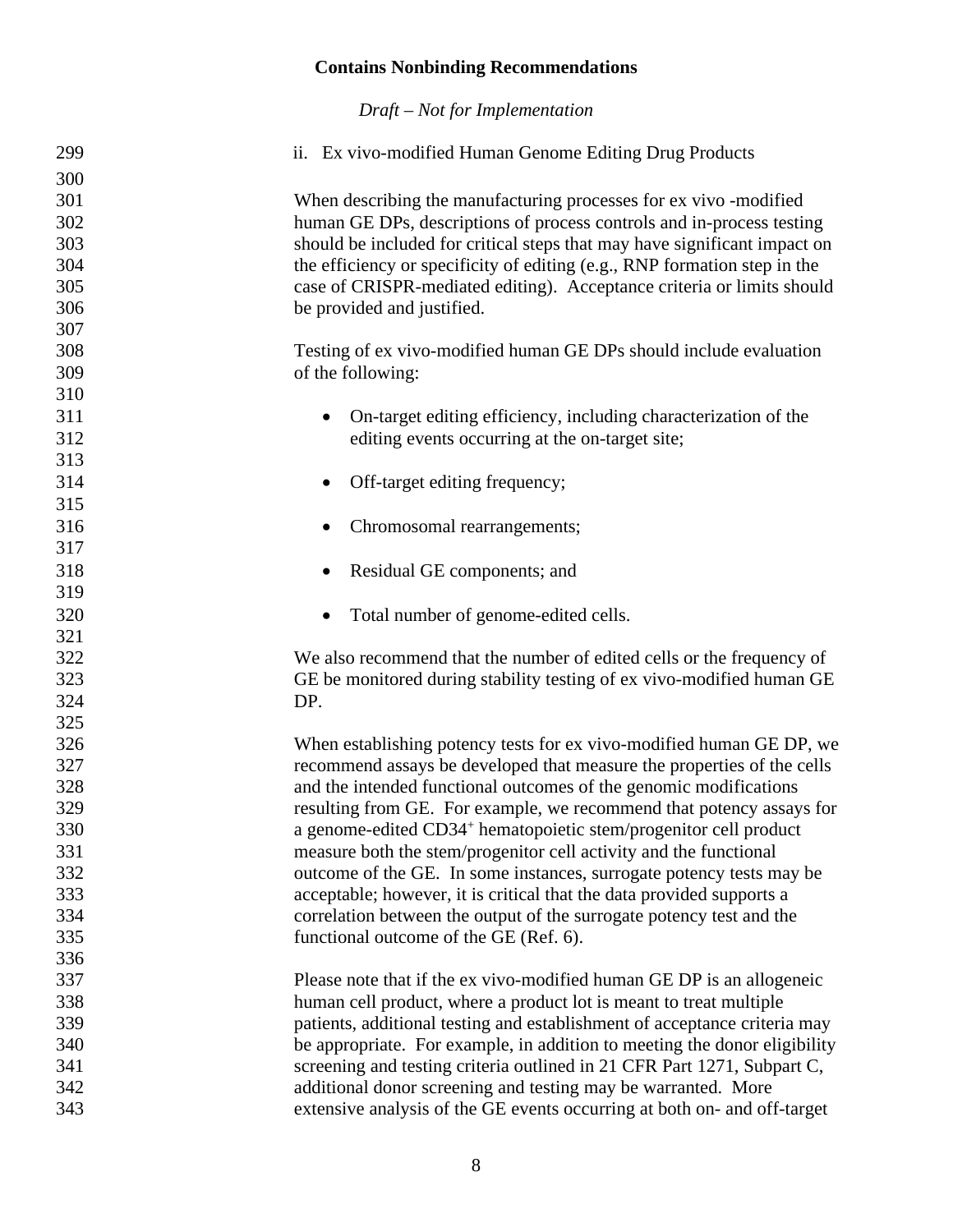<span id="page-10-0"></span>

| 344 | sites, additional adventitious agent testing, establishment of stringent                           |
|-----|----------------------------------------------------------------------------------------------------|
| 345 | acceptance criteria for the number of alloreactive lymphocytes and                                 |
| 346 | absence of aberrant growth (i.e., if the DP is an allogeneic T cell                                |
| 347 | product) may also be warranted.                                                                    |
| 348 |                                                                                                    |
| 349 | Additional in-process, lot release, and characterization testing may be                            |
| 350 | needed for more complex products (e.g., products incorporating multiple                            |
| 351 | rounds of genome editing or the creation of multiple cell banks).                                  |
| 352 |                                                                                                    |
| 353 |                                                                                                    |
| 354 | <b>CONSIDERATIONS FOR PRECLINICAL STUDIES</b><br>IV.                                               |
| 355 |                                                                                                    |
| 356 | The overall objectives of a preclinical program for an investigational human GE product are        |
| 357 | generally the same as those described for gene therapy products in FDA's Guidance for              |
| 358 | Industry: Preclinical Assessment of Investigational Cellular and Gene Therapy Products (Ref.       |
|     |                                                                                                    |
| 359 | 7) ("Preclinical Assessment Guidance"). These objectives include: 1) identification of a           |
| 360 | biologically active dose range; 2) recommendations for an initial clinical dose level,             |
| 361 | dose-escalation schedule, and dosing regimen; 3) establishment of feasibility and reasonable       |
| 362 | safety of the proposed clinical route of administration (ROA); 4) support for the target patient   |
| 363 | population; and, 5) identification of potential toxicities and physiologic parameters that help    |
| 364 | guide clinical monitoring for a particular investigational product. More details for these general |
| 365 | considerations in preclinical studies are available in the above noted guidance (Ref. 7). The      |
| 366 | following general elements should be incorporated into the preclinical development program for     |
| 367 | an investigational GE product:                                                                     |
| 368 |                                                                                                    |
| 369 | Preclinical in vitro and in vivo proof-of-concept (POC) studies are recommended to<br>$\bullet$    |
| 370 | establish feasibility and support the scientific rationale for administration of the               |
| 371 | investigational human GE product in a clinical trial.                                              |
| 372 |                                                                                                    |
| 373 | The use of in vitro models should be considered for evaluating the activity of a<br>$\bullet$      |
| 374 | GE product in the target cell type(s) for genomic modification.                                    |
| 375 |                                                                                                    |
| 376 | The animal species and/or models selected for in vivo studies should demonstrate                   |
|     |                                                                                                    |
| 377 | a biological response to the investigational GE product or species-specific                        |
| 378 | surrogate product (See section IV.A of this guidance for further discussion).                      |
| 379 | Given the differences in the genomic sequences between humans and animals,                         |
| 380 | analysis of the biological activity may be done in a species-specific context and                  |
| 381 | applied to the clinical product, as appropriate.                                                   |
| 382 |                                                                                                    |
| 383 | We recommend preclinical safety studies be designed to identify potential risks associated         |
| 384 | with administration of the GE product. Potential toxicities may be related to the delivery         |
| 385 | modality for the GE components, expression of the GE components, modification of the               |
| 386 | genomic structure, and/or expression of the gene product.                                          |
| 387 |                                                                                                    |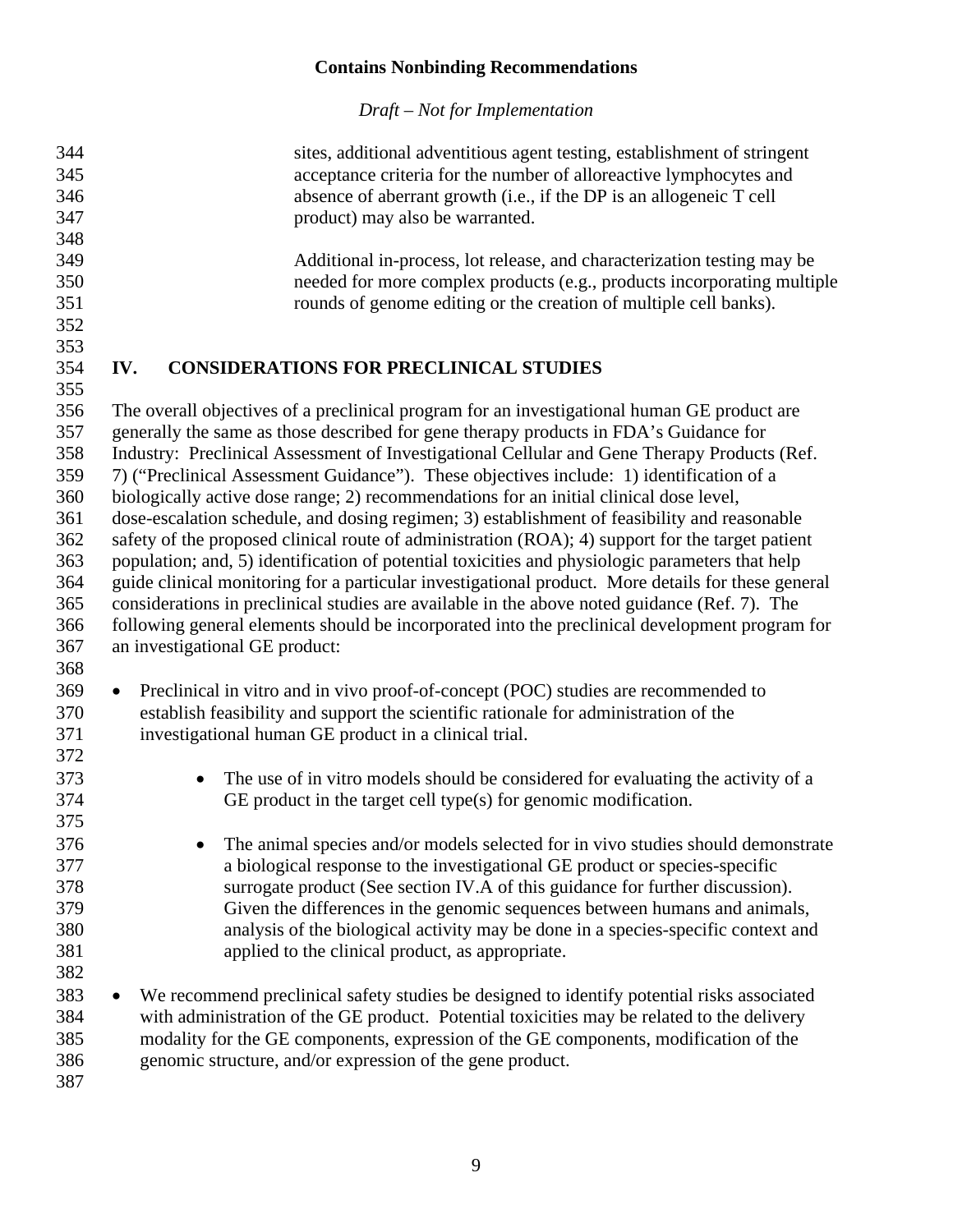<span id="page-11-0"></span>

| 388<br>389<br>390<br>391                             | The safety assessment should include identification and characterization of off-<br>target activity, chromosomal rearrangements, and their biological consequences,<br>as feasible.                                                                                                                                                                                                                                                                                                                                                    |
|------------------------------------------------------|----------------------------------------------------------------------------------------------------------------------------------------------------------------------------------------------------------------------------------------------------------------------------------------------------------------------------------------------------------------------------------------------------------------------------------------------------------------------------------------------------------------------------------------|
| 392<br>393<br>394<br>395<br>396<br>397<br>398<br>399 | In vivo preclinical safety studies for an investigational GE product should<br>incorporate elements of the planned clinical trial (e.g., dose range, ROA, delivery<br>device, dosing schedule, evaluation endpoints), to the extent feasible. Study<br>designs should be sufficiently comprehensive to permit identification,<br>characterization, and quantification of potential local and systemic toxicities,<br>their onset (i.e., acute or delayed) and potential resolution, and the effect of dose<br>level on these findings. |
| 400<br>401<br>402<br>403<br>404<br>405               | We recommend biodistribution studies be conducted to characterize the distribution,<br>$\bullet$<br>persistence, and clearance of the GE product, as well as any expressed GE components in<br>vivo. Evaluation of the biodistribution profile of the edited genetic sequence and persistence<br>of the gene product may provide additional information on the extent of editing activity in<br>target and non-target tissues.                                                                                                         |
| 406<br>407<br>408                                    | Specific recommendations for the characterization of activity and safety of a GE product are as<br>follows:                                                                                                                                                                                                                                                                                                                                                                                                                            |
| 409                                                  | <b>Product Evaluated in Preclinical Studies</b><br>A.                                                                                                                                                                                                                                                                                                                                                                                                                                                                                  |
| 410                                                  |                                                                                                                                                                                                                                                                                                                                                                                                                                                                                                                                        |
| 411<br>412                                           | The investigational human GE product should be evaluated in the definitive POC<br>and safety studies, when feasible.                                                                                                                                                                                                                                                                                                                                                                                                                   |
| 413                                                  |                                                                                                                                                                                                                                                                                                                                                                                                                                                                                                                                        |
| 414<br>415                                           | Due to differences in the genomic sequences between animals and humans, POC<br>$\bullet$<br>and/or safety studies may warrant the use of a surrogate GE product (e.g.,                                                                                                                                                                                                                                                                                                                                                                 |
| 416                                                  | substitution of the human elements including GE components, promoter(s), and                                                                                                                                                                                                                                                                                                                                                                                                                                                           |
| 417                                                  | transgene(s) for the respective species-specific elements in the GE product) in                                                                                                                                                                                                                                                                                                                                                                                                                                                        |
| 418<br>419                                           | situations where administration of the investigational human GE product would                                                                                                                                                                                                                                                                                                                                                                                                                                                          |
| 420                                                  | not be informative. We recommend sponsors provide scientific justification for                                                                                                                                                                                                                                                                                                                                                                                                                                                         |
| 421                                                  | the administration of a surrogate GE product, and establish biological relevance<br>of the surrogate compared to the investigational human GE product.                                                                                                                                                                                                                                                                                                                                                                                 |
| 422                                                  |                                                                                                                                                                                                                                                                                                                                                                                                                                                                                                                                        |
| 423                                                  |                                                                                                                                                                                                                                                                                                                                                                                                                                                                                                                                        |
| 424                                                  | For ex vivo-modified GE products, the clinical cell source should be used for the<br>definitive preclinical studies. If an alternative cell source is used in any studies,                                                                                                                                                                                                                                                                                                                                                             |
| 425                                                  | scientific justification should be provided for the cell source selected.                                                                                                                                                                                                                                                                                                                                                                                                                                                              |
| 426                                                  |                                                                                                                                                                                                                                                                                                                                                                                                                                                                                                                                        |
| 427                                                  | Each GE product lot evaluated in the preclinical studies should be characterized                                                                                                                                                                                                                                                                                                                                                                                                                                                       |
| 428                                                  | $\bullet$<br>according to appropriate specifications, consistent with the stage of product                                                                                                                                                                                                                                                                                                                                                                                                                                             |
| 429                                                  | development. This information will be critical to establish comparability of the                                                                                                                                                                                                                                                                                                                                                                                                                                                       |
| 430                                                  | product used in preclinical studies to the clinical product, if necessary.                                                                                                                                                                                                                                                                                                                                                                                                                                                             |
| 431                                                  |                                                                                                                                                                                                                                                                                                                                                                                                                                                                                                                                        |
|                                                      |                                                                                                                                                                                                                                                                                                                                                                                                                                                                                                                                        |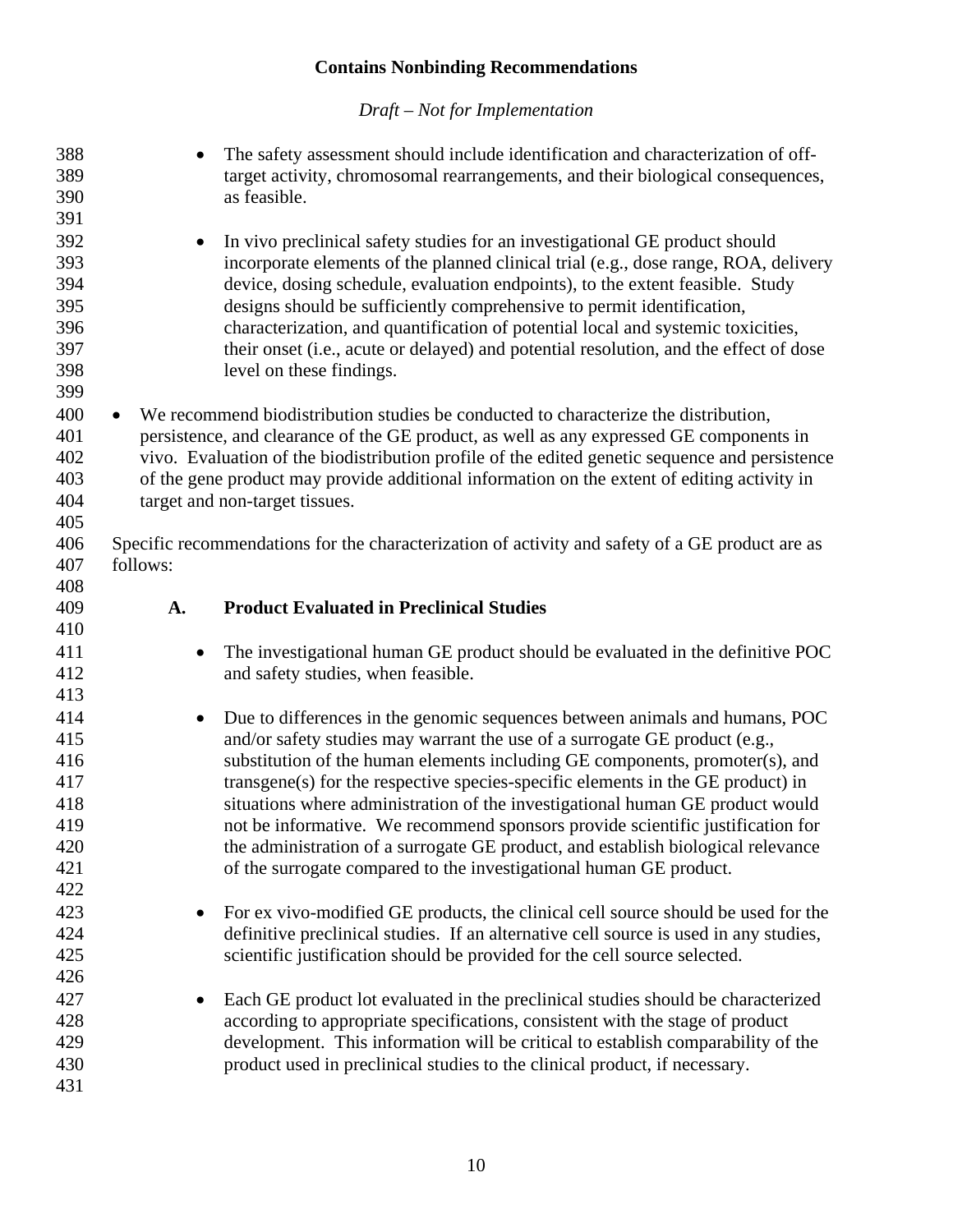<span id="page-12-1"></span><span id="page-12-0"></span>

| 432 | <b>B.</b>     | <b>Assessment of Activity</b>                                                          |
|-----|---------------|----------------------------------------------------------------------------------------|
| 433 |               |                                                                                        |
| 434 |               | We recommend preclinical in vitro and in vivo POC studies assess the following:        |
| 435 |               |                                                                                        |
| 436 | $\bullet$     | Specificity and efficiency of editing in target and non-target cells;                  |
| 437 |               |                                                                                        |
| 438 | $\bullet$     | Functionality of the corrected or expressed gene product (e.g., protein, RNA), if      |
| 439 |               | applicable;                                                                            |
| 440 |               |                                                                                        |
| 441 |               | Editing efficiency required to achieve the desired biological activity or              |
| 442 |               | therapeutic effect;                                                                    |
| 443 |               |                                                                                        |
| 444 | $\bullet$     | Durability of the genomic modification and resulting biological response; and          |
| 445 |               |                                                                                        |
| 446 |               | Effects of genetic variation on editing activity across the target population.         |
| 447 |               |                                                                                        |
| 448 | $C_{\bullet}$ | <b>Assessment of Safety</b>                                                            |
| 449 |               |                                                                                        |
| 450 |               | We recommend preclinical studies be conducted to identify and characterize the risk of |
| 451 |               | GE at on- and off-target loci and include the following:                               |
| 452 |               |                                                                                        |
| 453 | $\bullet$     | Identification of off-target editing activity, including the type, frequency, and      |
| 454 |               | location of all off-target editing events.                                             |
| 455 |               |                                                                                        |
| 456 |               | The use of multiple orthogonal methods (e.g., in silico, biochemical,<br>$\bullet$     |
| 457 |               | cellular-based assays) that include an unbiased genome-wide analysis is                |
| 458 |               | recommended for identification of potential off-target sites. When                     |
| 459 |               | possible, the analysis should be performed using the target human cell                 |
| 460 |               | type(s) from multiple donors.                                                          |
| 461 |               |                                                                                        |
| 462 |               | Verification of bona fide off-target sites should be conducted using<br>$\bullet$      |
| 463 |               | methods with adequate sensitivity to detect low frequency events. The                  |
| 464 |               | analysis should be performed using the target human cell type(s) from                  |
| 465 |               | multiple donors.                                                                       |
| 466 |               |                                                                                        |
| 467 |               | Appropriate controls should be included to confirm the quality of the<br>$\bullet$     |
| 468 |               | assay and to assure interpretability of the results and its suitability for the        |
| 469 |               | intended use.                                                                          |
| 470 |               |                                                                                        |
| 471 |               | Assessment of genomic integrity, including chromosomal rearrangements, large           |
| 472 |               | insertions or deletions, integration of exogenous DNA, and potential                   |
| 473 |               | oncogenicity or insertional mutagenesis. For ex vivo-modified cells, this may          |
| 474 |               | include assessment for clonal expansion and/or unregulated proliferation.              |
| 475 |               |                                                                                        |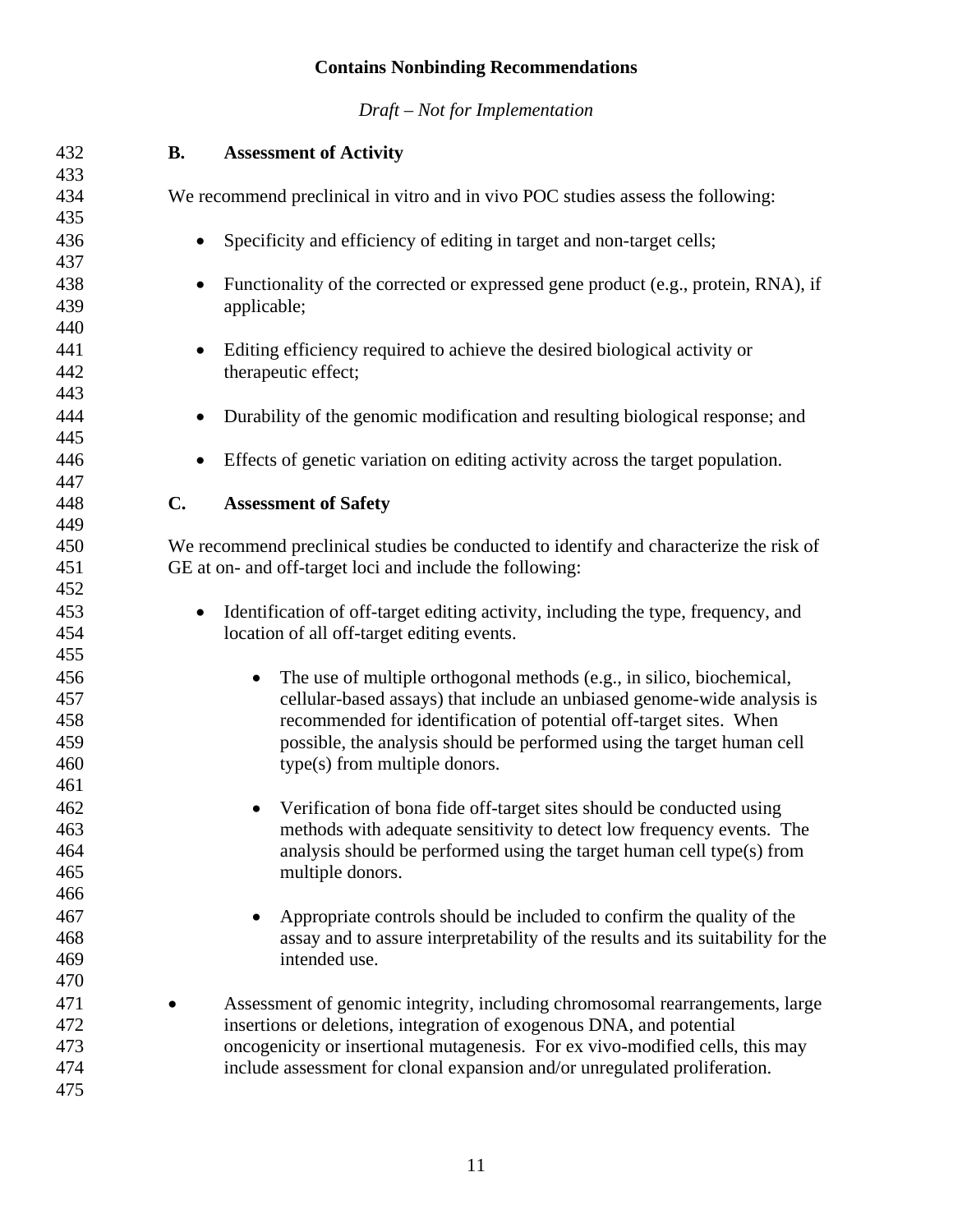*Draft – Not for Implementation*

| 476 |                         | Evaluation of the biological consequences associated with on- and off-target                        |
|-----|-------------------------|-----------------------------------------------------------------------------------------------------|
| 477 |                         | editing, as feasible.                                                                               |
| 478 |                         |                                                                                                     |
| 479 |                         | Immunogenicity of the GE components and gene product expressed.                                     |
| 480 |                         |                                                                                                     |
| 481 |                         | Characterization of the kinetic profile of GE components expression and editing                     |
| 482 |                         | activity.                                                                                           |
| 483 |                         |                                                                                                     |
| 484 |                         | Assessment of viability and any selective survival advantage of the edited cells.                   |
| 485 |                         |                                                                                                     |
| 486 |                         | Preservation of cell functionality following GE (e.g., differentiation capacity for                 |
| 487 |                         | progenitor cells).                                                                                  |
| 488 |                         |                                                                                                     |
| 489 |                         | Evaluation of the potential for inadvertent germline modification.                                  |
| 490 |                         |                                                                                                     |
| 491 |                         |                                                                                                     |
| 492 | V.                      | <b>CONSIDERATIONS FOR CLINICAL STUDIES</b>                                                          |
| 493 |                         |                                                                                                     |
| 494 |                         | We recommend that clinical development programs of human GE products address both the risks         |
| 495 |                         | associated with the gene therapy product itself as well as the additional risks associated with the |
| 496 |                         | GE, including unintended consequences of on- and off-target editing, which may be unknown at        |
| 497 |                         | the time of product administration. Clinical trial design should include appropriate patient        |
| 498 |                         | selection, an efficient and safe approach to product administration (including data-based dosing,   |
| 499 |                         | dose schedule, and treatment plan), adequate safety monitoring, and an appropriate choice of        |
| 500 |                         | endpoints. Additionally, long term follow-up is recommended for clinical trial subjects receiving   |
| 501 |                         | human GE products for evaluation of clinical safety. In general, the overall study design,          |
| 502 |                         | assessment of adverse events (AEs) and subject follow-up plans should be well described in the      |
| 503 |                         | IND. The overall considerations for clinical trial design for GE products are similar to those      |
| 504 |                         | outlined for other cellular and gene therapy products (Ref. 8) and are briefly described in section |
| 505 | V.A-F of this guidance. |                                                                                                     |
| 506 |                         |                                                                                                     |
| 507 |                         | $\lambda$ $\alpha$ $\alpha$ $\beta$ $\beta$ $\alpha$ $\beta$ $\beta$ $\beta$ $\beta$ $\alpha$       |

#### <span id="page-13-1"></span><span id="page-13-0"></span>**A. Study Population**

 Selecting the appropriate study population ensures maximum benefit, while minimizing the potential risk to subjects. We recommend the choice of study population be well supported based on the product MOA and study rationale, along with balancing the potential risks of the product. Human GE products may have significant risks and an uncertain potential for benefits. Therefore, first-in-human trials involving such products generally should be designed to enroll only subjects for whom no other treatment options are available or acceptable. Factors to consider in determining the study population include:

- 
- 518 The MOA of the product in the context of a specific disease;
- 520 The anticipated duration of the rapeutic benefit;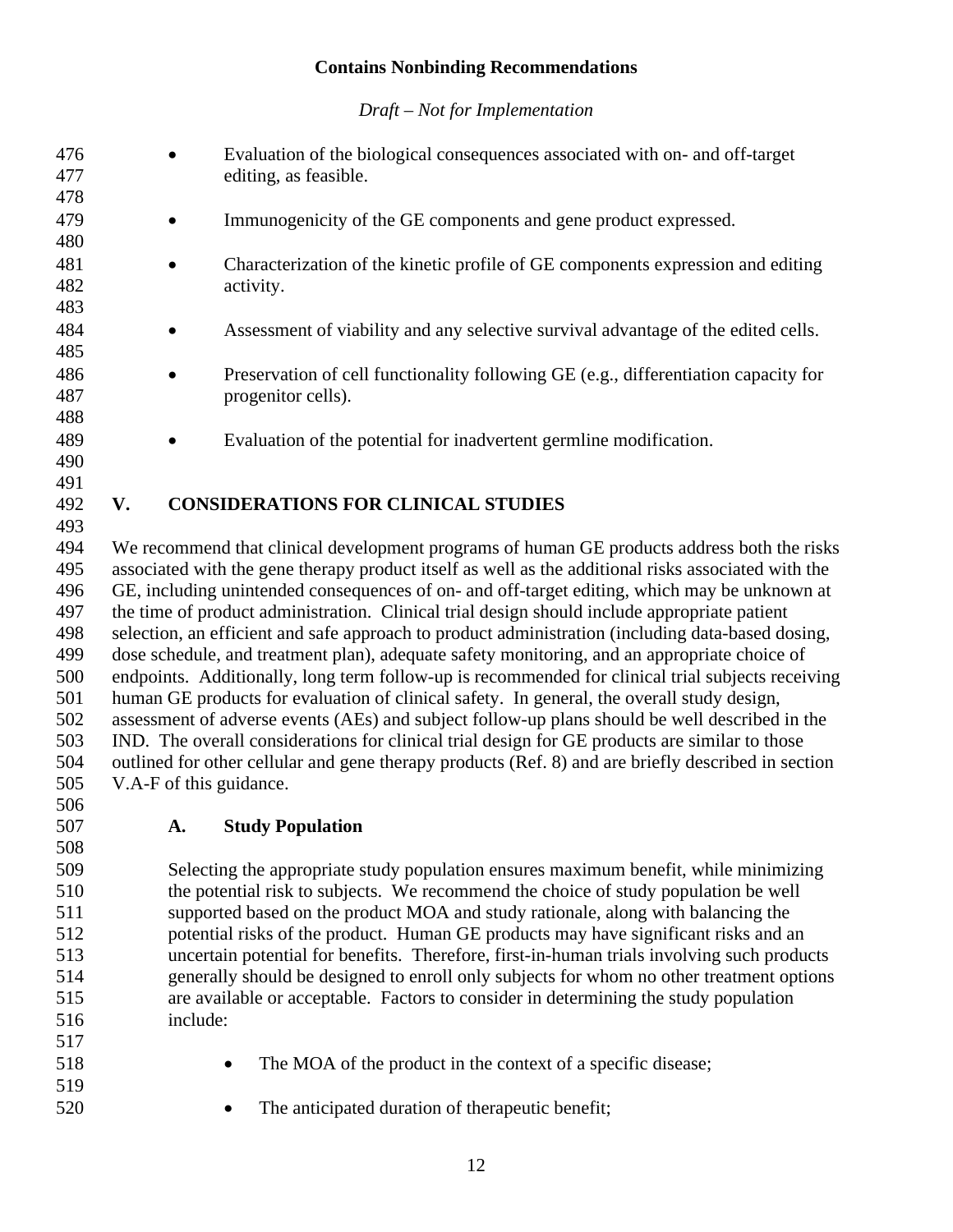<span id="page-14-1"></span><span id="page-14-0"></span>

| 521 |               |                                                                                            |
|-----|---------------|--------------------------------------------------------------------------------------------|
| 522 |               | The availability and effectiveness of alternative therapeutic options for the<br>$\bullet$ |
| 523 |               | patient population;                                                                        |
| 524 |               |                                                                                            |
| 525 |               | Subjects with severe or advanced disease may be more willing to accept the<br>$\bullet$    |
| 526 |               | risks of an investigational human GE product. However, these subjects may                  |
| 527 |               | be predisposed to experiencing more AEs or be receiving concomitant                        |
| 528 |               | treatments, which could make the safety or effectiveness data difficult to                 |
| 529 |               | interpret. Therefore, in some instances, subjects with less advanced or more               |
| 530 |               | moderate disease may be appropriate for inclusion in first-in-human clinical               |
| 531 |               | studies.                                                                                   |
| 532 |               |                                                                                            |
| 533 | <b>B.</b>     | <b>Dose and Dose Schedules</b>                                                             |
| 534 |               |                                                                                            |
| 535 |               | Adopting well established, safe, and effective product delivery methods is important for   |
| 536 |               | minimizing any potential AEs related to product delivery to target tissues. Both the       |
| 537 |               | delivery and the proposed dose schedules should be supported by comprehensive              |
| 538 |               | preclinical data and, where available, guided by previous clinical experience from similar |
| 539 |               | products, including cellular or gene therapy products that may or may not have been        |
| 540 |               | genome edited. Additional aspects of dose and regimen for clinical trials evaluating       |
| 541 |               | human GE products are similar to those for other cellular and gene therapy products and    |
| 542 |               | can be found in section IV.D of FDA's Considerations for the Design of Early-Phase         |
| 543 |               | Clinical Trials of Cellular and Gene Therapy Products; Guidance for Industry (Ref. 8).     |
| 544 |               |                                                                                            |
| 545 | $C_{\bullet}$ | <b>Treatment Plan</b>                                                                      |
| 546 |               |                                                                                            |
| 547 |               | We recommend that any risk(s) anticipated in association with the GE product be            |
| 548 |               | mitigated by staggered subject enrollment, with a specified time interval between product  |
| 549 |               | administration to sequential subjects within and between cohorts. The staggering interval  |
| 550 |               | should be of sufficient duration to monitor for acute and subacute AEs prior to treating   |
| 551 |               | additional subjects at the same dose, or prior to increasing the dose in subjects treated  |
| 552 |               | subsequently. The staggering interval should also take into account the expected duration  |
| 553 |               | of activity of the human GE product.                                                       |
| 554 |               |                                                                                            |
| 555 |               | Selection of study cohort size depends on the size of the proposed patient population and  |
| 556 |               | the amount of acceptable risk in that study population for the GE product. In addition,    |
| 557 |               | other considerations, such as assessments of tolerability, feasibility, and pharmacologic  |
| 558 |               | activity may influence choice of cohort size. Additional cohort size considerations are    |
| 559 |               | outlined in section IV.E.2 of FDA's Considerations for the Design of Early-Phase           |
| 560 |               | Clinical Trials of Cellular and Gene Therapy Products; Guidance for Industry (Ref. 8).     |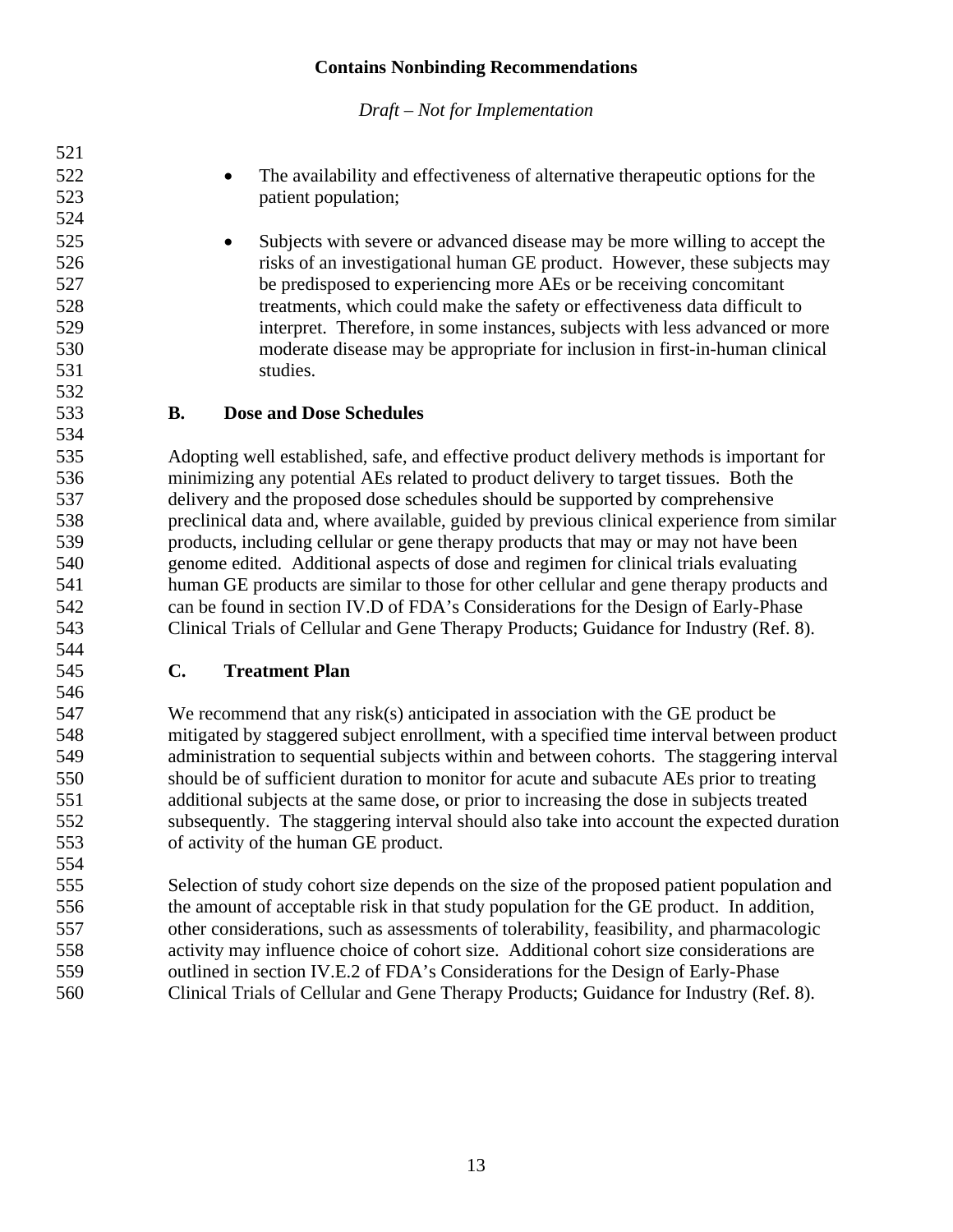*Draft – Not for Implementation*

<span id="page-15-2"></span><span id="page-15-1"></span><span id="page-15-0"></span>

| 561 |    |                                                                                            |
|-----|----|--------------------------------------------------------------------------------------------|
| 562 | D. | <b>Monitoring and Follow-Up</b>                                                            |
| 563 |    |                                                                                            |
| 564 |    | <b>Assessment of Product-Related Adverse Events</b><br>1.                                  |
| 565 |    |                                                                                            |
| 566 |    | A thorough safety monitoring strategy, with a well-defined toxicity grading                |
| 567 |    | system, and a toxicity management plan is crucial for clinical trials evaluating           |
| 568 |    | human GE products. Specific consideration should be given for adequate                     |
| 569 |    | monitoring of any off-target editing and adequate assessment of the outcomes of            |
| 570 |    | unintended consequences of on- and off-target editing. Additional monitoring               |
| 571 |    | should capture AEs related to aberrant cellular proliferation, immunogenicity, and         |
| 572 |    | tumorigenicity. Such AEs should be anticipated from pre-clinical studies, if               |
| 573 |    | possible, and toxicity grading and management strategy should be outlined in the           |
| 574 |    | clinical protocol.                                                                         |
| 575 |    |                                                                                            |
| 576 |    | Applicable reporting requirements outlined in 21 CFR 312.32 for adverse                    |
| 577 |    | experiences associated with the use of the human GE product must be followed.              |
| 578 |    | Additional information concerning good clinical practice can be found in FDA's             |
| 579 |    | E6(R2) Good Clinical Practice: Integrated Addendum to ICH E6(R1); Guidance                 |
| 580 |    | for Industry (Ref. 9).                                                                     |
| 581 |    |                                                                                            |
| 582 |    | 2.<br>Long Term Follow-Up                                                                  |
| 583 |    |                                                                                            |
| 584 |    | Prior to enrolling, subjects should be asked to provide voluntary, informed                |
| 585 |    | consent to long term follow-up (LTFU). As discussed, the long term effects of              |
| 586 |    | intended, as well as unintended, editing at on- and off-target loci may be unknown         |
| 587 |    | at the time of GE product administration. Therefore, we recommend that                     |
| 588 |    | sponsors conduct LTFU at least 15 years after product administration, as outlined          |
| 589 |    | in FDA's Long Term Follow-Up After Administration of Human Gene Therapy;                   |
| 590 |    | Guidance for Industry (Ref. 10).                                                           |
| 591 |    |                                                                                            |
| 592 | Е. | <b>Study Endpoints</b>                                                                     |
| 593 |    |                                                                                            |
| 594 |    | We recommend that study endpoints be based on the proposed indication. For efficacy        |
| 595 |    | studies, the primary endpoint should also reflect a clinically meaningful effect of the GE |
| 596 |    | product. The experience gained from early-phase clinical studies can help guide the        |
| 597 |    | selection of a primary endpoint for late-phase studies. Further information may be         |
| 598 |    | obtained from FDA's Guidance for Industry: Providing Clinical Evidence of                  |
| 599 |    | Effectiveness for Human Drugs and Biological Products (Ref. 11).                           |
| 600 |    |                                                                                            |
| 601 | F. | <b>Special Considerations for Research Involving Children</b>                              |
| 602 |    |                                                                                            |
| 603 |    | When possible, clinical studies should enroll individuals who can understand and consent   |
| 604 |    | to the study procedures and risks. For clinical investigations involving children,         |

<span id="page-15-4"></span><span id="page-15-3"></span>associated with greater than minimal risk, a reviewing Institutional Review Board must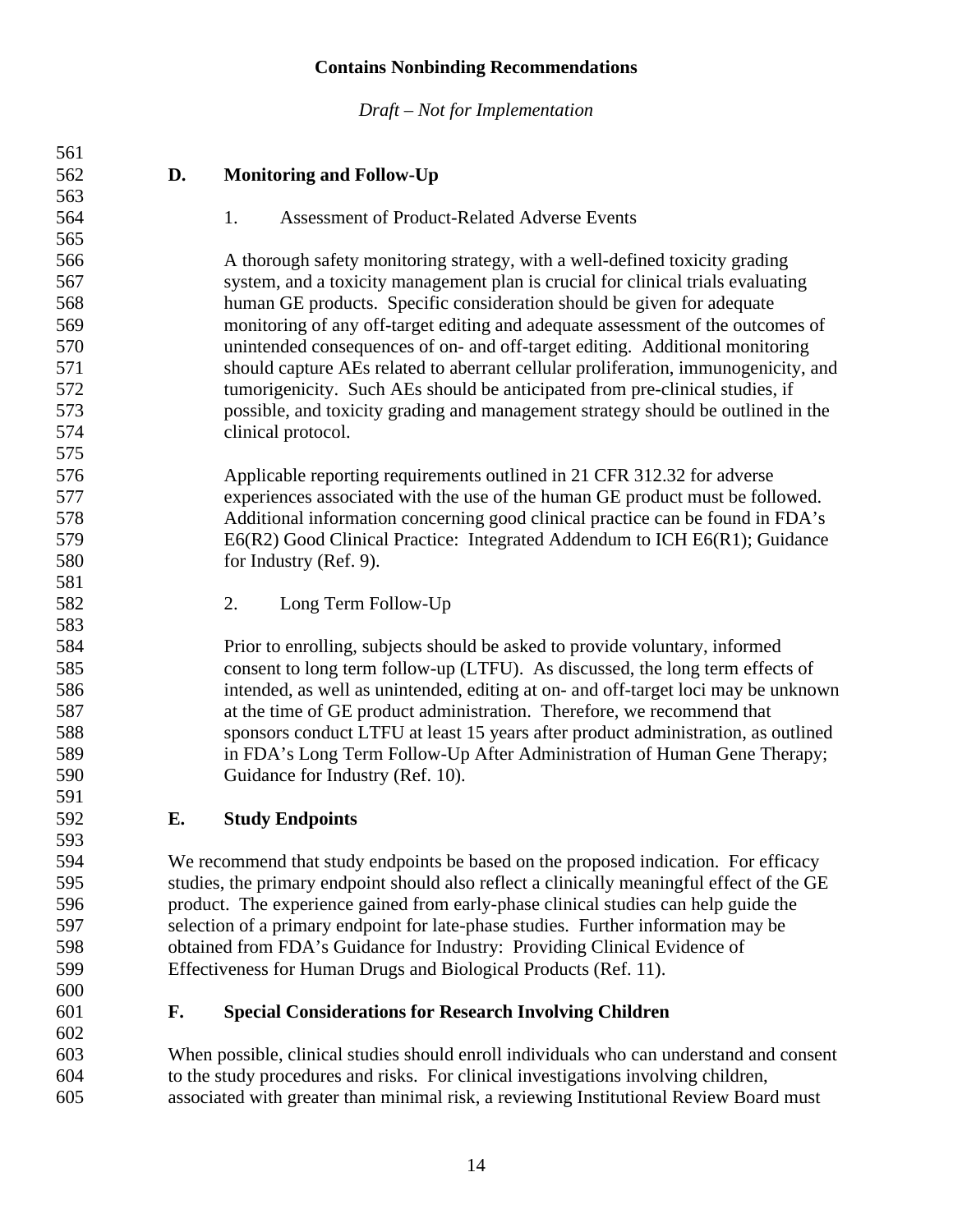#### *Draft – Not for Implementation*

 find, among other things, that these risks are justified by the anticipated direct clinical benefit to the children (21 CFR 50.52). Such prospect of direct benefit should be evidence-based (e.g., from adult humans or appropriate animal models). Therefore, it is important to enroll at least an initial cohort of adult subjects, whenever feasible, to obtain preliminary data on safety and feasibility, bioactivity, and preliminary efficacy to support enrollment of pediatric subjects. If enrollment of pediatric subjects is justified, then an effort should be made to enroll adolescents prior to enrollment of younger children and infants, as appropriate for the specific disease of interest.

 

#### <span id="page-16-0"></span>**VI. COMMUNICATION WITH FDA**

 We recommend sponsors of human GE products communicate with the Office of Tissues and Advanced Therapies (OTAT) in the Center for Biologics Evaluation and Research (CBER) early in product development, before submission of an IND, to discuss the product-specific considerations for transitioning these products to the clinical phase of product development. There are different meeting types that can be used for such discussions, depending on the stage of product development and the issues to be considered. These include pre-IND meetings prior to submission of the IND (Ref. 12), and INitial Targeted Engagement for Regulatory Advice on CBER producTs (INTERACT) meetings, which can be used earlier in development to discuss issues such as preclinical development or manufacturing, so that sponsors can obtain non-[2](#page-16-1)7 binding regulatory advice.

<span id="page-16-1"></span> For additional information about INTERACT meetings, please see https://www.fda.gov/vaccines-bloodbiologics/industry-biologics/interact-meetings.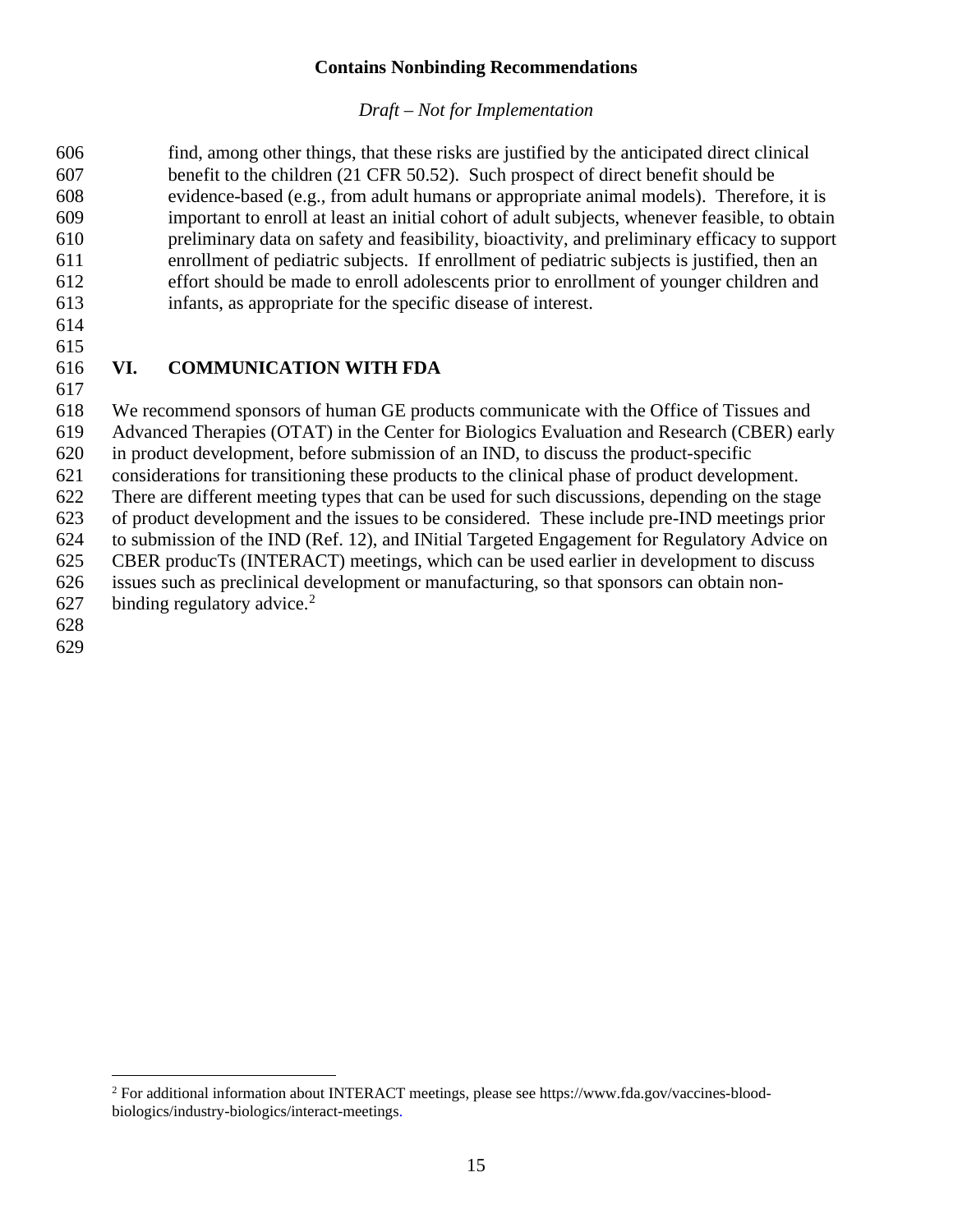*Draft – Not for Implementation*

#### <span id="page-17-0"></span>**VII. REFERENCES**

- 1. Cox D.B., et al. Therapeutic genome editing: prospects and challenges. Nature Medicine, 2015. 21(2):121-131.
- 2. Chemistry, Manufacturing, and Control (CMC) Information for Human Gene Therapy Investigational New Drug Applications (INDs); Guidance for Industry, January 2020, [https://www.fda.gov/media/113760/download.](https://www.fda.gov/media/113760/download)
- 3. Contract Manufacturing Arrangements for Drugs: Quality Agreements; Guidance for Industry, November 2016, [https://www.fda.gov/media/86193/download.](https://www.fda.gov/media/86193/download)
- 4. Drug Master Files: Draft Guidance for Industry, October 2019, [https://www.fda.gov/media/131861/download.](https://www.fda.gov/media/131861/download)\*
- 5. Guidance for Industry: CGMP for Phase 1 Investigational Drugs, July 2008, [https://www.fda.gov/media/70975/download.](https://www.fda.gov/media/70975/download)
- 6. Guidance for Industry: Potency Tests for Cellular and Gene Therapy Products, January 2011, [https://www.fda.gov/media/79856/download.](https://www.fda.gov/media/79856/download)
- 7. Guidance for Industry: Preclinical Assessment of Investigational Cellular and Gene Therapy Products, November 2013, [https://www.fda.gov/media/87564/download.](https://www.fda.gov/media/87564/download)
- 8. Considerations for the Design of Early-Phase Clinical Trials of Cellular and Gene Therapy Products; Guidance for Industry, June 2015, [https://www.fda.gov/media/106369/download.](https://www.fda.gov/media/106369/download)
- 9. E6(R2) Good Clinical Practice: Integrated Addendum to ICH E6(R1); Guidance for Industry, May 2018, [https://www.fda.gov/media/93884/download.](https://www.fda.gov/media/93884/download)
- 10. Long Term Follow-Up After Administration of Human Gene Therapy Products; Guidance for Industry, January 2020, [https://www.fda.gov/media/113768/download.](https://www.fda.gov/media/113768/download)
- 11. Guidance for Industry: Providing Clinical Evidence of Effectiveness for Human Drugs and Biological Products, May 1998, [https://www.fda.gov/media/71655/download.](https://www.fda.gov/media/71655/download)
- 12. Draft Guidance for Industry: Formal Meetings Between the FDA and Sponsors or Applicants, December 2017. [https://www.fda.gov/media/109951/download.](https://www.fda.gov/media/109951/download)\*
- 
- \* When finalized, this guidance will represent FDA's current thinking on this topic.